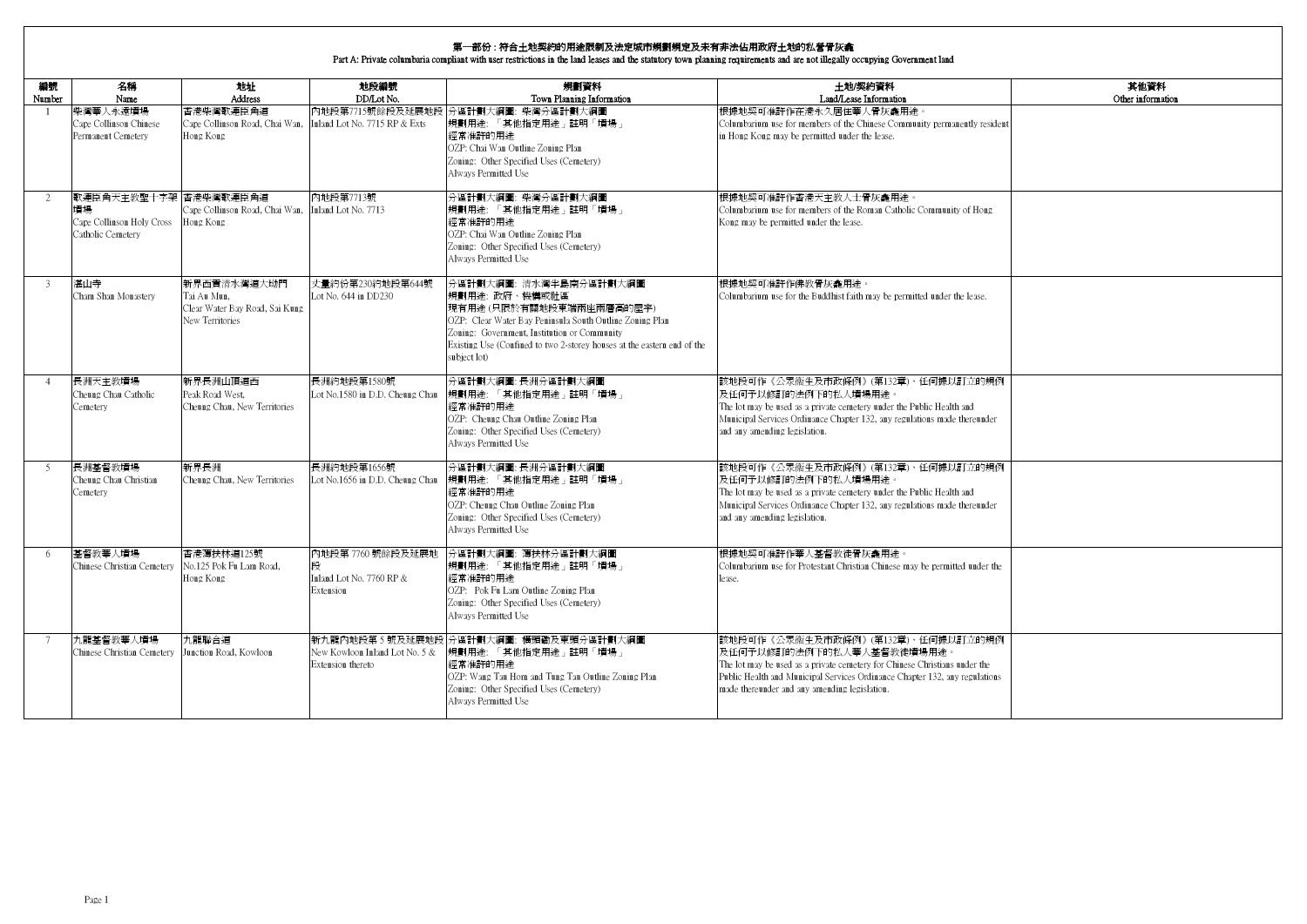| 編號<br>Number    | 名稱<br>Name                               | 地址<br><b>Address</b>                                                                     | 地段編號<br>DD/Lot No.                               | 規劃資料<br>Town Planning Information                                                                                                                                                                                                                                                                                                                                                                                                                       | 土地/契約資料<br>Land/Lease Information                                                                                                                                                                                                                                                                      | 其他資料<br>Other information |
|-----------------|------------------------------------------|------------------------------------------------------------------------------------------|--------------------------------------------------|---------------------------------------------------------------------------------------------------------------------------------------------------------------------------------------------------------------------------------------------------------------------------------------------------------------------------------------------------------------------------------------------------------------------------------------------------------|--------------------------------------------------------------------------------------------------------------------------------------------------------------------------------------------------------------------------------------------------------------------------------------------------------|---------------------------|
| 8               | 青松仙苑<br>Ching Chung Sin Yuen             | 新界屯門青新徑<br>Tsing San Path, Tuen Mun<br>New Territories                                   | 电門市段第253號餘段<br>Tuen Mun Town Lot No. 253RP       | 分區計劃大綱圖: 屯門分區計劃大綱圖<br>規劃用途: 政府、機構或社區<br>規劃申請編號及批准日期: A/TM/329 [10/6/2005]<br>骨灰位批准數目: 113 000<br>OZP: Tuen Mun Outline Zoning Plan<br>Zoning: Government, Institution or Community<br>Planning application number and approval date: A/TM/329 [10/6/2005]<br>No. of niches permitted: 113 000                                                                                                                                                           | 根據地契可准許作骨灰龕用途。<br>Columbarium use may be permitted under the lease.                                                                                                                                                                                                                                    |                           |
| $\overline{Q}$  | 昭遠墳場<br>Chiu Yuen Cemetery               | 香港薄扶林摩星嶺道<br>Mount Davis Road, Pok Fu Lam,<br>Hong Kong                                  | 内地段第 8122號<br>Inland Lot No.8122                 | 分區計劃大綱圖: 堅尼地城及摩星嶺分區計劃大綱圖<br>規劃用途:「其他指定用途」註明「墳場」<br>經常准許的用途<br>OZP: Kennedy Town and Mount Davis Outline Zoning Plan<br>Zoning: Other Specified Uses (Cemetery)<br>Always Permitted Use                                                                                                                                                                                                                                                                  | 根據地契可准許作本港歐亞裔人士骨灰龕用途<br>Columbarium use for the Eurasian Community of Hong Kong may be permitted<br>under the lease.                                                                                                                                                                                   |                           |
| 10 <sup>1</sup> | 法藏寺<br>Fat Jong Temple                   | 九龍慈雲山沙田坳道175號<br>175 Shatin Pass Road,<br>Esz Wan Shan, Kowloon                          | 新九龍內地段第5995 號<br>New Kowloon Inland Lot No. 5995 | 分區計劃大綱圖: 慈雲山、鑽石山及新蒲崗分區計劃大綱圖<br>規劃用涂: 政府、機構或社區<br>規劃申請編號及批准日期: A/K11/127 [19/5/2000]<br>骨灰位批准數目: 5 437<br>OZP: Tsz Wan Shan, Diamond Hill and San Po Kong Outline Zoning<br>Plan<br>Zoning: Government, Institution or Community<br>Planning application number and approval date: A/K11/127 [19/5/2000]<br>No. of niches permitted: 5 437                                                                                                               | 根據地契可容許樓面面積276.5平方米作非牟利骨灰龕用途。<br>Non-profit-making columbarium use for a floor area of 276.5 square metres<br>may be permitted under the lease.                                                                                                                                                        |                           |
| 11              | 佛光寺<br>Fat Kwong Buddhist Temple         | 新界西貢大涌口<br>Tai Chung Hau, Sai Kung<br>New Territories                                    | 丈量約份第 217 約地段第 1145<br>Lot No. 1145 in DD 217    | 分區計劃大綱圖: 北港及沙角尾分區計劃大綱圖<br>規劃用途: 農業、政府、機構或社區及綠化地帶<br>現有用途(只限於地契條款中所列明的樓面面積)<br>OZP: Pak Kong and Sha Kok Mei Outline Zoning Plan<br>Zoning: Agriculture, Government, Institution or Community and Green<br>Belt<br>Existing Use (Confined to the GFA specified under the lease)                                                                                                                                                                          | 根據地契可准許作爲佛教骨灰龕用途。廟宇和其他附設的宗教設施包<br>括骨灰龕的總樓面面積不得超過 555 平方米。<br>Columbarium use for the Buddhist faith may be permitted under the lease<br>provided the total gross floor area for the temple, and such other ancillary<br>religious facilities including columbarium shall not exceed 555 square metres. |                           |
| 12.             | 思親公園<br>Filial Park                      | 新界中門青山村楊青路<br>Yeung Tsing Road, Tsing Shan<br>Tsuen, Tuen Mun, New<br><b>Territories</b> | 中門市地段第462號<br>Tuen Mun Town Lot No. 462          | 分區計劃大綱圖: 中門分區計劃大綱圖<br>規劃用涂: 政府、機構或社區<br>規劃申請編號及批准日期:<br>A/TM/255 [28/01/2000]<br>A/TM/306 [10/10/2003]<br>A/TM/316 [04/05/2004]<br>A/TM/373 [18/07/2008]<br>骨灰位批准數目: 5 000<br>OZP: Tuen Mun Outline Zoning Plan<br>Zoning: Government, Institution or Community<br>Planning application number and approval date:<br>A/TM/255 [28/01/2000]<br>A/TM/306 [10/10/2003]<br>A/TM/316 [04/05/2004]<br>A/TM/373 [18/07/2008]<br>No. of niches permitted: 5 000 | 根據地契可准許作骨灰龕用涂,提供不多於5 000個骨灰龕位。<br>Columbarium use may be permitted under the lease provided no more than 5<br>000 niches shall be provided at the site.                                                                                                                                                |                           |
| 13              | 香港佛教墳場<br>Hong Kong Buddhist<br>Cemetery | 香港柴灣歌連臣角道<br>Cape Collinson Road, Chai Wan,<br>Hong Kong                                 | 內地段'第7755號餘段<br>Inland Lot No. 7755 RP           | 分區計劃大綱圖: 柴灣分區計劃大綱圖<br>規劃用途:「其他指定用途」註明「墳場」<br>經常准許的用涂<br>OZP: Chai Wan Outline Zoning Plan<br>Zoning: Other Specified Uses (Cemetery)<br>Always Permitted Use                                                                                                                                                                                                                                                                                            | 根據地契可准許作本港佛教人士骨灰龕用途。<br>Columbarium use for members of the Buddhist Community of Hong Kong may<br>be permitted under the lease.                                                                                                                                                                        |                           |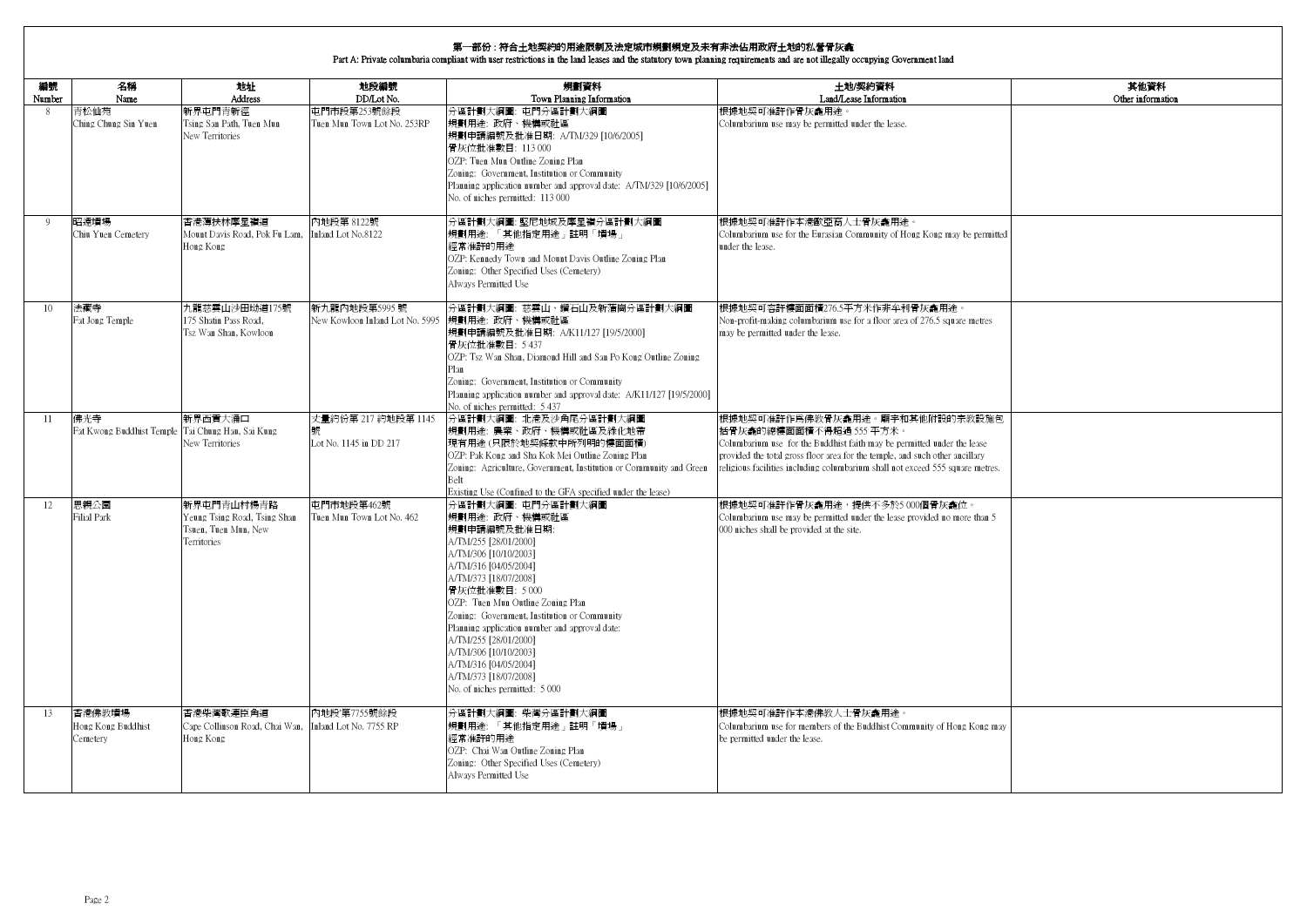| 編號<br>Number    | 名稱<br>Name                                                   | 地址<br><b>Address</b>                                     | 地段編號<br>DD/Lot No.                                                                       | 規劃資料<br>Town Planning Information                                                                                                                                                                                                                                                                                                  | 土地/契約資料<br>Land/Lease Information                                                                                                                                                                    | 其他資料<br>Other information |
|-----------------|--------------------------------------------------------------|----------------------------------------------------------|------------------------------------------------------------------------------------------|------------------------------------------------------------------------------------------------------------------------------------------------------------------------------------------------------------------------------------------------------------------------------------------------------------------------------------|------------------------------------------------------------------------------------------------------------------------------------------------------------------------------------------------------|---------------------------|
| 14              | 將軍澳華人永遠墳場<br>Junk Bay Chinese Permanent<br>Cemetery          | 新界將軍澳<br>Tseung Kwan O,<br>New Territories               | 將軍澳市地段第3號<br>Junk Bay Town Lot No. 3                                                     | 分區計劃大綱圖: 將軍澳分區計劃大綱圖<br>規劃用途: 「其他指定用途」註明「墳場」<br>經常准許的用涂<br>OZP: Tseung Kwan O Outline Zoning Plan<br>Zoning: Other Specified Uses (Cemetery)<br>Always Permitted Use                                                                                                                                                                | 根據地契可准許作在港永久居住華人骨灰龕用途。<br>Columbarium use for members of the Chinese community permanently resident<br>in Hong Kong may be permitted under the lease.                                                |                           |
| 15              | 觀宗寺<br>Kun Chung Temple                                      | 新界粉嶺置福圍十二號<br>Territories                                | 粉嶺上水市地段第187號<br>12 Chi Fuk Circuit, Fanling, New Fanling Sheung Shui Town Lot No.<br>187 | 分區計劃大綱圖: 粉嶺/上水分區計劃大綱圖<br>分區計劃大綱圖所述土地用途: 政府、機構或社區<br>規劃申請編號及批准日期: A/FSS/195 [27/8/2010]<br>骨灰位批准數目:1000<br>OZP: Fanling/Sheung Shui OZP<br>Zoning: Government, Institution or Community<br>Planning application number and approval date: A/FSS/195-[27/8/2010]<br>No. of niches permitted: 1 000                                   | 根據地契可准許作骨灰龕用途,提供不多於634個骨灰龕位。<br>Columbarium use may be permitted under the lease provided the number of<br>niches within the lot shall not exceed 634.                                               |                           |
| 16              | 慈雲山觀音佛堂<br>Kwun Yum Temple Tsz Wan Shatin Pass Road,<br>Shan | 九龍慈雲山沙田坳道<br>Tsz Wan Shan, Kowloon                       | 測量約份第2約地段第1970號<br>Lot No. 1970 in Survey District 2                                     | 分區計劃大綱圖: 慈雲山、鑽石山及新蒲崗分區計劃大綱圖<br>規劃用涂: 政府、機構或社區<br>規劃申請編號及批准日期: A/K11/81[8/2/1991]<br>骨灰位批准數目: 9000<br>OZP: Tsz Wan Shan, Diamond Hill and San Po Kong Outline Zoning<br>Plan<br>Zoning: Government, Institution or Community<br>Planning application number and approval date: A/K11/81[8/2/1991]<br>No. of niches permitted: 9 000 | 根據地契可准許在批地時(即1976年9月16日)已存在的骨灰龕位。不得<br>新建骨灰龕位。<br>The niches existing at the time of the land grant (i.e. 16.9.1976) may be<br>permitted under the lease. No new niches are allowed under the lease. |                           |
| 17              | 羅漢寺<br>Lo Hon Monastery                                      | 新界東涌石門甲<br>Shek Mun Kap, Tung Chung<br>New Territories   | 東涌丈量約份第1約地段第3003<br>Lot No. 3003 in D.D. 1 Tung Chung                                    | 不包括在法定圖則內<br>Not covered by statutory plans                                                                                                                                                                                                                                                                                        | 根據地契可准許現時的佛教骨灰龕。不得新建骨灰龕位。<br>The existing columbarium for the Buddhist faith may be permitted. No new<br>niches are allowed under the lease.                                                         |                           |
| 18              | 龍岩寺<br>Lung Ngan Monastery                                   | 新界大嶼山大澳道<br>Tai O Road, Lantau Island<br>New Territories | 大嶼山丈量約份第313約地段第<br>47號<br>Lot No. 47 in D.D. 313, Lantau                                 | 發展審批地區圖: 大澳邊緣發展審批地區圖<br>規劃用途: 政府、機構或社區<br>現有用途(只限於寺院主樓西南面,並靠近主樓的一座兩層高建<br>築物)<br>DPA Plan: Tai O Fringe DPA Plan<br>Zoning: Government, Institution or Community<br>Existing Use (Confined to a 2-storey building located to the immediate<br>southwest of the main temple building)                                               | 根據地契可准許作骨灰龕用途。<br>Columbarium use may be permitted under the lease.                                                                                                                                  |                           |
| 19              | 龍山寺<br>Lung Shan Temple                                      | 新界粉嶺布格仔路<br>Po Kak Tsai Road, Fanling<br>New Territories | 丈量約份第85約地段第652號<br>Lot No. 652 in DD 85                                                  | 分區計劃大綱圖: 龍躍頭及軍地南分區計劃大綱圖<br>規劃用途: 綠化地帶<br>規劃申請編號及批准日期: A/NE-LYT/370[30/11/2007]<br>骨灰位批准數目: 17 632<br>OZP: Lung Yeuk Tau and Kwan Tei South Outline Zoning Plan<br>Zoning: Green Belt<br>Planning application number and approval date:<br>A/NE-LYT/370[30/11/2007]<br>No. of niches permitted: 17 632                              | 根據地契可准許作骨灰龕用途。<br>Columbarium use may be permitted under the lease.                                                                                                                                  |                           |
| 20 <sub>o</sub> | 寶福山<br>Po Fook Ancestor Worship<br>Hall                      | 新界沙田排頭街<br>Pai Tau Street, Sha Tin<br>New Territories    | 沙田市地段第311號<br>Sha Tin Town Lot No. 311                                                   | 分區計劃大綱圖: 沙田分區計劃大綱圖<br>規劃用途: 「其他指定用途」註明「靈灰安置所」<br>經常准許的用涂<br>OZP: Sha Tin Outline Zoning Plan<br>Zoning: Other Specified Uses (Columbarium)<br>Always Permitted Use                                                                                                                                                                 | 根據地契可准許作骨灰龕用途。骨灰龕的總樓面面積不得超過4 149<br>平方米。<br>Columbarium use may be permitted under the lease provided the total gross<br>floor area for the columbarium shall not exceed 4 149 square metres.        |                           |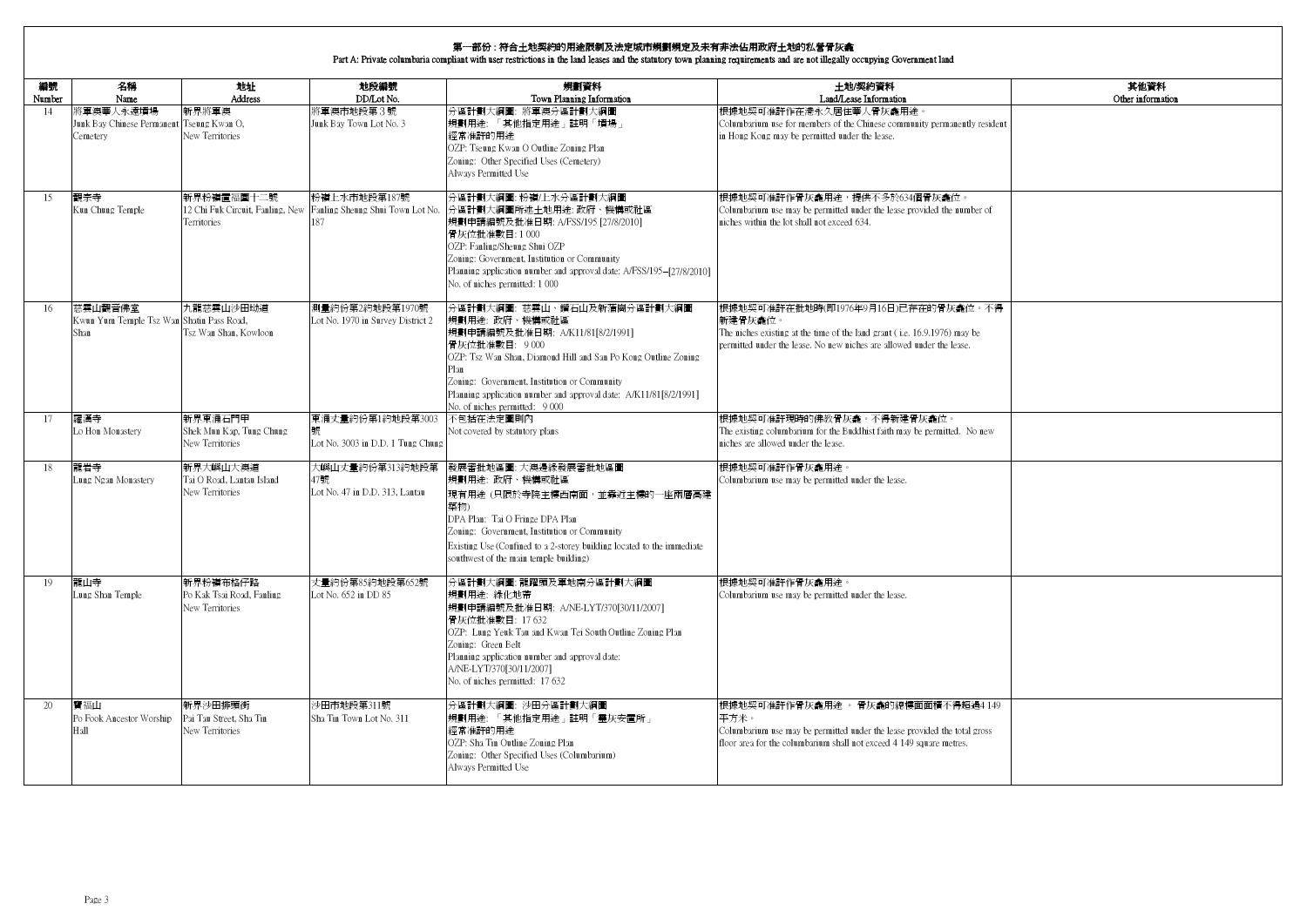| 編號<br>Number | 名稱<br>Name                                              | 地址<br>Address                                                            | 地段編號<br>DD/Lot No.                                                       | 規劃資料<br>Town Planning Information                                                                                                                                                                                                                                                       | 土地/契約資料<br>Land/Lease Information                                                                                                                                                                                     | 其他資料<br>Other information                                                                                                                                               |
|--------------|---------------------------------------------------------|--------------------------------------------------------------------------|--------------------------------------------------------------------------|-----------------------------------------------------------------------------------------------------------------------------------------------------------------------------------------------------------------------------------------------------------------------------------------|-----------------------------------------------------------------------------------------------------------------------------------------------------------------------------------------------------------------------|-------------------------------------------------------------------------------------------------------------------------------------------------------------------------|
| 21           | 長沙灣天主教墳場<br>Roman Catholic Cemetery                     | 九龍早祥道<br>Ching Cheung Road, Kowloon                                      | 展地段<br>New Kowloon Inland Lot No. 2662 經常准許的用涂<br>RP & Extension thereto | 新九龍內地段第2662號餘段及延 分區計劃大綱圖: 長沙灣分區計劃大綱圖<br>規劃用途:「其他指定用途」註明「墳場」<br>OZP: Cheung Sha Wan Outline Zoning Plan<br>Zoning: Other Specified Uses (Cemetery)<br>Always Permitted Use                                                                                                               | 根據地契可准許作骨灰龕用涂。<br>Columbarium use may be permitted under the lease.                                                                                                                                                   |                                                                                                                                                                         |
| 22.          | 善綠<br>Shan Yuan                                         | 新界市門青山村178號C<br>No. 178C, Tsing Shan Tsuen,<br>Tuen Mun, New Territories | 屯門市地段第392號<br>Tuen Mun Town Lot No. 392                                  | 分區計劃大綱圖: 屯門分區計劃大綱圖<br>規劃用途: 政府、機構或社區<br>規劃申請編號及批准日期: A/TM/387 [21/8/2009]<br>骨灰位批准數目:5000<br>OZP: Tuen Mun Outline Zoning Plan<br>Zoning: Government, Institution or Community<br>Planning application number and approval date: A/TM/387 [21/8/2009]<br>No. of niches permitted: 5 000 | 根據地契可准許作骨灰龕用涂。<br>Columbarium use may be permitted under the lease.                                                                                                                                                   | The applicant has yet to comply with the approval condition (b) for fire<br>safety installations and is still liaising with Fire Services Department in<br>this regard. |
| 23           | 跑馬地天主教聖彌額爾墳<br>St. Michael's Catholic<br>Cemetery       | 香港跑馬地黄泥涌道<br>Wong Nai Chung Road,<br>Happy Valley, Hong Kong             | 内地段第299號餘段<br>Inland Lot No. 299 RP                                      | 分區計劃大綱圖: 黃泥涌分區計劃大綱圖<br>規劃用途:「其他指定用途」註明「墳場」<br>經常准許的用涂<br>OZP: Wong Nai Chung Outline Zoning Plan<br>Zoning: Other Specified Uses (Cemetery)<br>Always Permitted Use                                                                                                                     | 根據地契可准許作骨灰龕用涂。<br>Columbarium use may be permitted under the lease.                                                                                                                                                   |                                                                                                                                                                         |
| 24           | 道風山基督教墳場<br>Tao Fung Shan Christian<br>Cemetery         | 新界沙田道風山<br>Tao Fung Shan,<br>Sha Tin, New Territories                    | 沙田市地段第349號<br>Sha Tin Town Lot No. 349                                   | 分區計劃大綱圖: 沙田分區計劃大綱圖<br>規劃用途:「其他指定用途」註明「墳場」<br>規劃申請編號及批准日期: A/ST/651 [27/4/2007]<br>骨灰位批准數目: 26<br>OZP: Sha Tin Outline Zoning Plan<br>Zoning: Other Specified Uses (Cemetery)<br>Planning application number and approval date: A/ST/651 [27/4/2007]<br>No. of niches permitted: 26      | 根據地契可准許在 2010年5月4日前已存在(在指定位置)的26個骨灰龕<br>位。不得新建骨灰龕位。<br>The 26 niches existing on the lot (with specific location) prior to 4 May 2010<br>may be permitted under the lease. No new niches are allowed under the lease. |                                                                                                                                                                         |
| 25           | 香港仔華人永遠墳場<br>The Aberdeen Chinese<br>Permanent Cemetery | 香港香港仔貝璐道<br>Peel Road, Aberdeen.<br>Hong Kong                            | 香港仔内地段第78號及延展地<br>段<br>Aberdeen Inland Lot No. 78 &<br>Extension thereto | 分區計劃大綱圖: 香港仔及鴨脷洲分區計劃大綱圖<br>規劃用途:「其他指定用途」註明「墳場」<br>經常准許的用涂<br>OZP: Aberdeen & Ap Lei Chau Outline Zoning Plan<br>Zoning: Other Specified Uses (Cemetery)<br>Always Permitted Use                                                                                                         | 根據地契可准許作在港永久居住華人骨灰龕用途。<br>Columbarium use for Chinese permanently resident in Hong Kong may be<br>permitted under the lease.                                                                                          |                                                                                                                                                                         |
| 26           | 荃灣華人永遠墳場<br>Tsuen Wan Chinese<br>Permanent Cemetery     | 新界荃灣<br>Tsuen Wan, New Territories                                       | 丈量約份第446約地段第295號<br>Lot No. 295 in DD446                                 | 分區計劃大綱圖: 葵涌分區計劃大綱圖<br>規劃用途:「其他指定用途」註明「墳場」<br>經常准許的用涂<br>OZP: Kwai Chung Outline Zoning Plan<br>Zoning: Other Specified Uses (Cemetery)<br>Always Permitted Use                                                                                                                          | 根據地契可准許作在港永久居住並有華人血統人士骨灰龕用涂。<br>Columbarium use for persons of Chinese race who were permanently resident in<br>Hong Kong may be permitted under the lease.                                                           |                                                                                                                                                                         |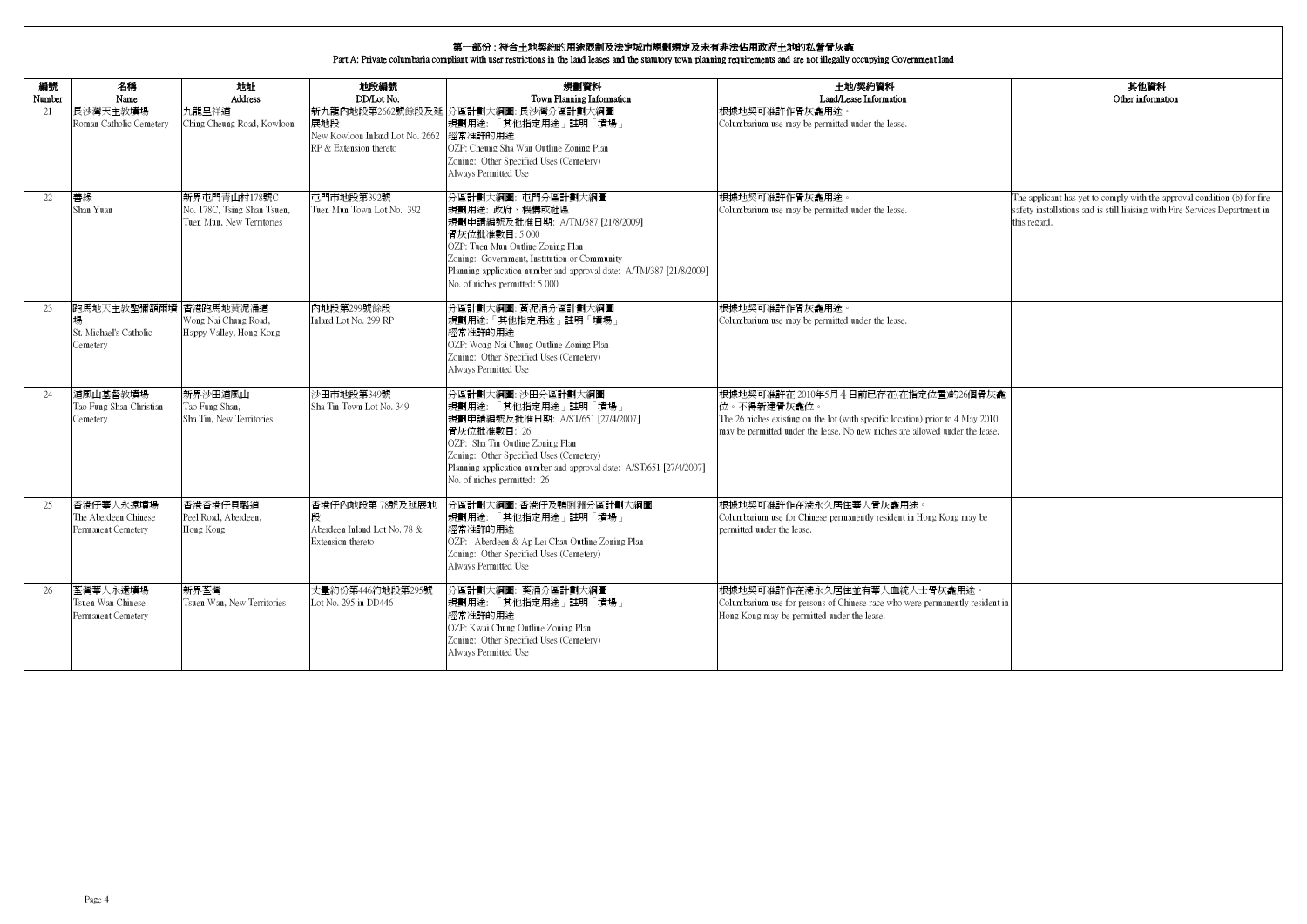#### 第一部份 : 符合土地契約的用途限制及法定城市規劃規定及未有非法佔用政府土地的私營骨灰龕

#### Part A: Private columbaria compliant with user restrictions in the land leases and the statutory town planning requirements and are not illegally occupying Government land

| 編號     | 名稱                                    | 地址                                                                                               | 地段編號                                                                       | 規劃資料                                                                                                                                                                                                                                                                                                                                                     | 土地/契約資料                                                                                                                                                                                                                                                                                       | 其他資料              |
|--------|---------------------------------------|--------------------------------------------------------------------------------------------------|----------------------------------------------------------------------------|----------------------------------------------------------------------------------------------------------------------------------------------------------------------------------------------------------------------------------------------------------------------------------------------------------------------------------------------------------|-----------------------------------------------------------------------------------------------------------------------------------------------------------------------------------------------------------------------------------------------------------------------------------------------|-------------------|
| Number | Name                                  | <b>Address</b>                                                                                   | DD/Lot No.                                                                 | Town Planning Information                                                                                                                                                                                                                                                                                                                                | Land/Lease Information                                                                                                                                                                                                                                                                        | Other information |
| 27     | 慈雲閣<br>Tsz Wan Kok                    | 九龍慈雲山慈雲山道150號<br>150 Tsz Wan Shan Road.<br>Tsz Wan Shan, Kowloon                                 | 新九龍內地段 6005 號及延展地<br>New Kowloon Inland Lot No. 6005<br>& Extenion thereto | 分區計劃大綱圖: 慈雲山、鑽石山及新蒲崗分區計劃大綱圖<br>規劃用途: 政府、機構或社區<br>規劃申請編號及批准日期:<br>A/K11/137 [7/12/2001]<br>A/K11/147 [29/8/2003]<br>骨灰位批准數目: 49 410<br>OZP: Tsz Wan Shan, Diamond Hill and San Po Kong Outline Zoning<br>Zoning: Government, Institution or Community<br>Planning application number and approval date:<br>A/K11/137 [7/12/2001]<br>A/K11/147 [29/8/2003] | 垠據地契可准許作骨灰龕用途。骨灰龕的總樓面面積不得超過1 237平<br>Ⅰ方米,並且不得提供多於49 410個靈灰甕位。<br>Columbarium use may be permitted under the lease provided the total gross<br>floor area for the columbarium shall not exceed 1 237 square metres and the<br>number of the urn spaces within the lot shall not exceed 49 410. |                   |
| 28     | 圓玄學院<br>Yuen Yuen Institute           | 新界荃灣三疊潭<br>Sam Dip Tam, Tsuen Wan, New<br>Territories                                            | 丈量約份第453約地段第1583號<br>Lot No.1583 in DD 453                                 | No. of niches permitted: 49 410<br>分區計劃大綱圖: 荃灣分區計劃大綱圖<br>規劃用途: 政府、機構或社區(1)<br>現有用涂(只限於地契條款中所列明的骨灰位數目)<br>OZP: Tsuen Wan Outline Zoning Plan<br>Zoning: Government, Institution or Community (1)<br>Existing Use (confined to the number of niches specified under the lease)                                                                             | 根據地契可准許作骨灰龕用途。骨灰龕的總樓面面積不得超過1977平<br> 方米,並且不得提供多於53 958個骨灰龕位。<br>Columbarium use may be permitted under the lease provided the total gross<br>floor area for the columbarium shall not exceed 1 977 square meters and the<br>number of niches within the lot shall not exceed 53 958.          |                   |
| 29     | 地藏殿(毗鄰妙法寺)<br>(No known English Name) | 新界屯門青山公路22咪 - 籃地 政府土地<br>22 Milestone, Castle Peak Road,<br>Lam Tei, Tuen Mun<br>New Territories | 牌照第M2131號<br>Government Land Licence No. M<br>2131                         | 分區計劃大綱圖: 藍地及亦園分區計劃大綱圖<br>規劃用途: 政府、機構或社區<br>現有用途 (只限於地契條款中所指的建築物)<br>OZP: Lam Tei and Yick Yuen Outline Zoning Plan<br>Zoning: Government, Institution or Community<br>Existing Use (confined to the building specified under the lease)                                                                                                                  | 根據政府土地牌照可准許作骨灰龕用途。骨灰龕不得超過7.66米長,<br>6.46米闊及3.96米高。<br>Columbarium use may be permitted under the Government Land Licence<br>provided the size of the columbarium shall not exceed 7.66m (Length) x 6.46m<br>(Width) with a height of 3.96m.                                                   |                   |

附註:

1. 於城市規劃條例下的「現有用途」指該骨灰龕提供的龕位在有關法定圖則首次刊憲前已存在而該項用途由展開以來一直持續進行。有關法定圖則首次刊憲的日期載於該法定圖則的說明書內。而證明其骨灰龕屬「現有用途」的責任屬於營運者。

2. 根據現時的《城市規劃條例》, 規劃監督只可以在發展審批地區圖涵蓋的地方(即新界鄉郊)進行土地利用的執管工作。

3. 資料中列明的規劃及/或地政申請不一定可獲批准。

Note:

1. For any columbarium to be considered as an 'existing use' under the statutory plan, it must be a use in existence before the gazetting of the first statutory yalan and has continued since it came into existence. The dat It is the responsibility of the operator to prove its columbarium as an "existing use".

2. Under the Town Planning Ordinance, the Planning Authority may only take enforcement and regulatory actions in respect of land use in areas covered by the Development Permission Area Plans (i.e. rural areas in the New Te

3. There is no guarantee that the planning and/or lands applications set out in the Information will be approved.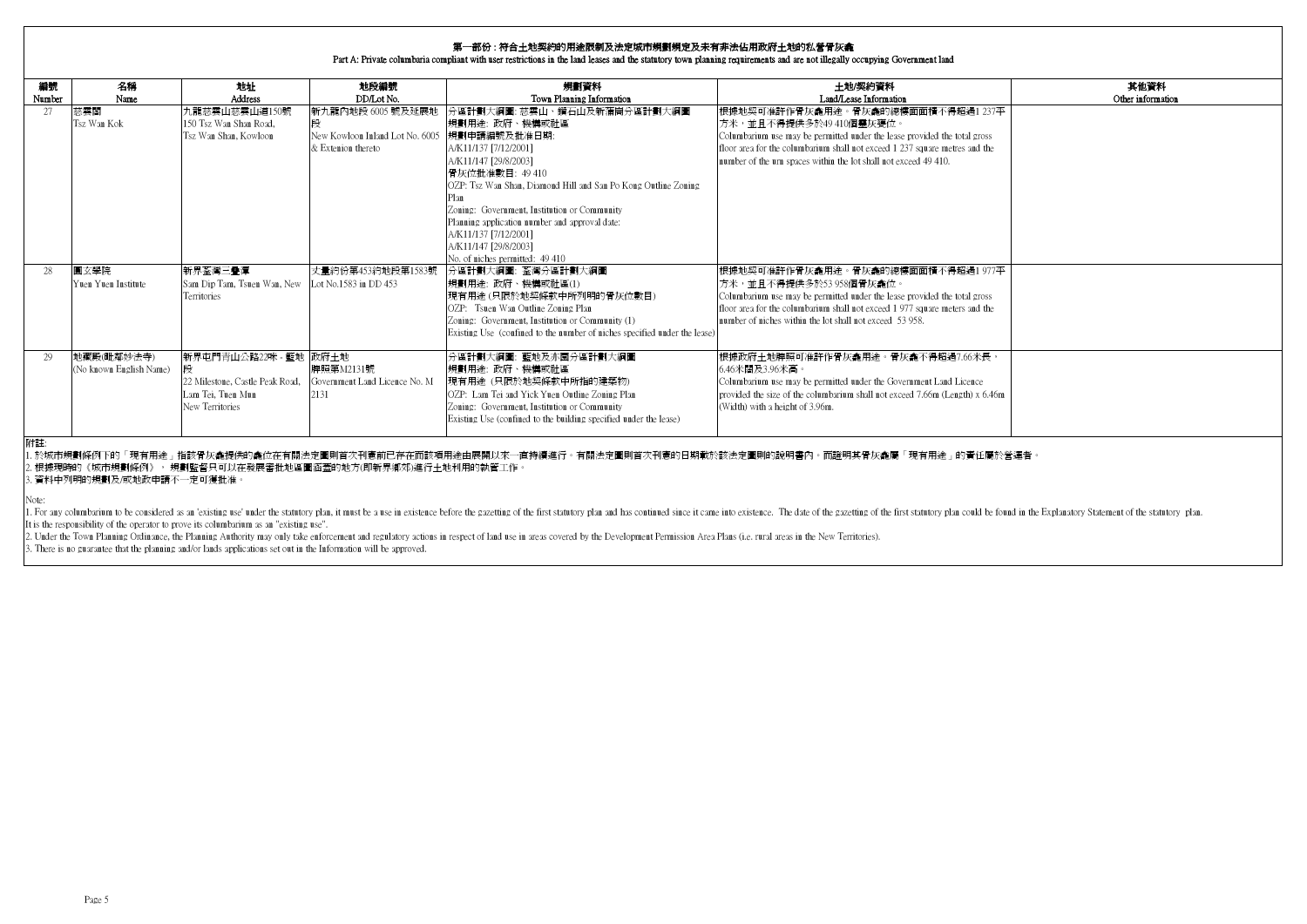|                | 第二部份:規劃署及地政總署已獲悉而不屬第一部份的其他私營骨灰龕<br>Part B: Other private columbaria made known to the Lands Department and/or Planning Department that do not fall under Part A |                                                                      |                                                                           |                                                                                                                                                                                                                                                                                                                                                        |                                                                                                                                                                                                                               |                                                                                                                                                                                                         |                                                                                                                                                                                                                                                                                                |  |  |  |  |
|----------------|-----------------------------------------------------------------------------------------------------------------------------------------------------------------|----------------------------------------------------------------------|---------------------------------------------------------------------------|--------------------------------------------------------------------------------------------------------------------------------------------------------------------------------------------------------------------------------------------------------------------------------------------------------------------------------------------------------|-------------------------------------------------------------------------------------------------------------------------------------------------------------------------------------------------------------------------------|---------------------------------------------------------------------------------------------------------------------------------------------------------------------------------------------------------|------------------------------------------------------------------------------------------------------------------------------------------------------------------------------------------------------------------------------------------------------------------------------------------------|--|--|--|--|
| 編號<br>Number   | 名稱<br>Name                                                                                                                                                      | 地址<br><b>Address</b>                                                 | 地段編號<br>DD/Lot No.                                                        | 規劃資料<br>Town Planning Information                                                                                                                                                                                                                                                                                                                      | 土地/契約資料<br>Land/Lease Information                                                                                                                                                                                             | 經營者的觀點<br>Views of Operators                                                                                                                                                                            | 其他資料<br>Other Information                                                                                                                                                                                                                                                                      |  |  |  |  |
| $\overline{1}$ | 宿霞洞                                                                                                                                                             | 九龍斧山道<br>Bun Ha Tung Association Hammer Hill Road, Kowloon           | 展地段<br>New Kowloon Inland Lot No.<br>2039 & Extension thereto             | 新九龍內地段第2039號及延 分區計劃大綱圖: 牛池灣分區計劃大綱圖<br>規劃用涂:住字(甲類)<br>不合符規劃用途 (除非屬「現有用途」)<br>OZP: Ngau Chi Wan Outline Zoning Plan<br>Zoning: Residential (Group A)<br>Not in compliance with planning requirements (unless it is an<br>existing use)                                                                                                                   | 根據地契地段的增批部分不准許骨灰龕用涂。<br>Columbarium use in respect of the Lot Extension portion is<br>not permitted under the lease.                                                                                                          | The Operator disagrees to the Town Planning and<br>Land/Lease Information as detailed in Column 5 and Column<br>6 of the Information on Private Columbaria.<br>經營者並不同意列載於私營骨灰龕資料內第五及第六<br>欄的規劃及土地/契約資料。 |                                                                                                                                                                                                                                                                                                |  |  |  |  |
| 2              | 祥霞精舍<br>Cheung Ha Ching Shea                                                                                                                                    | 新界大埔錦山村74-75號<br>4-75 Kam Shan Village, Tai<br>Po. New Territories   | C分段及738號C分段第1小分 規劃用途: 鄉村式發展<br>段<br>Lot Nos. 738C and 738C1 in<br>DD 6    | 丈量約份第6約地段第738號 分區計劃大綱圖: 大埔分區計劃大綱圖<br>不合符規劃用途 (除非屬「現有用途」)<br>OZP: Tai Po Outline Zoning Plan<br>Zoning: Village Type Development<br>Not in compliance with planning requirements (unless it is an<br>existing use)                                                                                                                                      | 根據地契可准許作骨灰龕用途<br>Columbarium use may be permitted under the lease.                                                                                                                                                            | The Operator agrees to the Town Planning and Lease<br>Information as detailed in Column 5 and Column 6 of the<br>Information on Private Columbaria.<br>經營者同意列載於私營骨灰龕資料內第五及第六欄的<br>規劃及十地契約資料。            |                                                                                                                                                                                                                                                                                                |  |  |  |  |
| 3              | 紫霞台(安樂祠)<br>Chi Ha Toi                                                                                                                                          | 新界沙田排頭村186號<br>No. 186, Pai Tau Village,<br>Sha Tin, New Territories | 號及毗鄰政府土地<br>Lot No. 371 in D.D. 185 and<br>adioining Government land      | 丈量約份第185約地段第371 分區計劃大綱圖: 沙田分區計劃大綱圖<br>規劃用途: 政府、機構或社區<br>不合符規劃用途 (除非屬「現有用途」)<br>OZP: Sha Tin Outline Zoning Plan<br>Zoning: Government, Institution or Community<br>Not in compliance with planning requirements (unless it is an<br>existing use)                                                                                                      | 有非法佔用政府土地作骨灰龕用途。<br>Unauthorised occupation of adjoining Government land for<br>columbarium use is found.                                                                                                                     | The Operator agrees to the Town Planning and Lease<br>Information as detailed in Column 5 and Column 6 of the<br>Information on Private Columbaria.<br>經營者同意列載於私營骨灰龕資料內第五及第六欄的<br>規劃及十地契約資料。            |                                                                                                                                                                                                                                                                                                |  |  |  |  |
| $\overline{4}$ | 淨土園<br>Ching To Yuen                                                                                                                                            | 新界沙田大圍道風山<br>To Fung Shan, Tai Wai,<br>Shatin, New Territories       | 號、第375號A分段及 B分段 規劃用途: 綠化地帶<br>DD186                                       | 丈量約份第186約地段第374 分區計劃大綱圖: 沙田分區計劃大綱圖<br>Lot Nos. 374, 375A & 375B in 不合符規劃用途 (除非屬「現有用途」)<br>OZP: Sha Tin Outline Zoning Plan<br>Zoning: Green Belt<br>Not in compliance with planning requirements (unless it is an<br>existing use)                                                                                                                     | 根據地契不准許作骨灰龕用涂。<br>Columbarium use is not permitted under the lease.                                                                                                                                                           | The Operator asked for more time to respond on the<br>information as detailed in Column 5 and Column 6 of the<br>Information on Private Columbaria.<br>經營者要求更多時間以回應列載於第五欄及第六欄的<br>規劃及土地/契約資料。           |                                                                                                                                                                                                                                                                                                |  |  |  |  |
| 5              | 竹林禪院<br>Chuk Lam Sim Yuen                                                                                                                                       | 新界荃灣芙蓉山<br>Fu Yung Shan, Tsuen Wan,<br>New Territories               | 丈量約份第453約地段第<br>1255號餘段<br>Lot No. 1255 RP in D.D. 453                    | 分區計劃大綱圖: 荃灣分區計劃大綱圖<br>規劃用涂: 政府、機構或社區(5)<br>不合符規劃用涂 (除非屬「現有用涂」)<br>OZP: Tsuen Wan Outline Zoning Plan<br>Zoning: Government, Institution or Community(5)<br>Not in compliance with planning requirements (unless it is an<br>existing use)                                                                                                              | 根據地契不准許作骨灰龕用途;業權人已遞交契約修<br>訂的申請將現時骨灰龕的用涂規範化。<br>Columbarium use is not permitted under the lease: an<br>application for a lease modification to regularise the existing<br>columbarium use has been applied for by the owner. | The Operator disagrees to the Town Planning and<br>Land/Lease Information as detailed in Column 5 and Column<br>6 of the Information on Private Columbaria.<br>經營者並不同意列載於私營骨灰龕資料內第五及第六<br>欄的規劃及土地/契約資料。 | The Operator has replied to the Development Bureau's letter<br>dated 3 November 2010 with supplemental information and<br>given consent to making their reply and supplemental<br>information available for public viewing.**<br>經營者以信函回覆發展局於本年11月3日的來信及額外<br>提供補充資料,並同意政府將有關資料公開予市民查<br>閣 。** |  |  |  |  |
| 6              | 忠和精舍<br>Chung Woo Ching Shea                                                                                                                                    | 新界大埔馬窩<br>Ma Wo, Tai Po, New<br><b>Territories</b>                   | 丈量約份第24約地段第54號<br>餘段、55號餘段、56號<br>443號A分段及443號餘段<br>sA and 443 RP in DD24 | 分區計劃大綱圖: 大埔分區計劃大綱圖<br>規劃用涂: 綠化地帶<br>不合符規劃用涂 (除非屬「現有用涂」)<br>Lot Nos. 54 RP, 55 RP, 56, 443 城市規劃委員會的過往決定:<br>Y/TP/011 [10/7/2009] 不獲批准<br>OZP: Tai Po Outline Zoning Plan<br>Zoning: Green Belt<br>Not in compliance with planning requirements (unless it is an<br>existing use)<br>Past Town Planning Board decision:<br>Y/TP/011 [10/7/2009] Rejected | 大埔地政處正審議和研究相關土地契約中的用途限制<br>條文。<br>The user restrictions provisions in the relevant land lease are<br>still under consideration and investigation by District Lands<br>Office/Tai Po.                                          | The Operator agrees to the Town Planning and Lease<br>Information as detailed in Column 5 and Column 6 of the<br>Information on Private Columbaria.<br>經營者同意列載於私營骨灰龕資料內第五及第六欄的<br>規劃及土地契約資料。            |                                                                                                                                                                                                                                                                                                |  |  |  |  |

 $\sqrt{2}$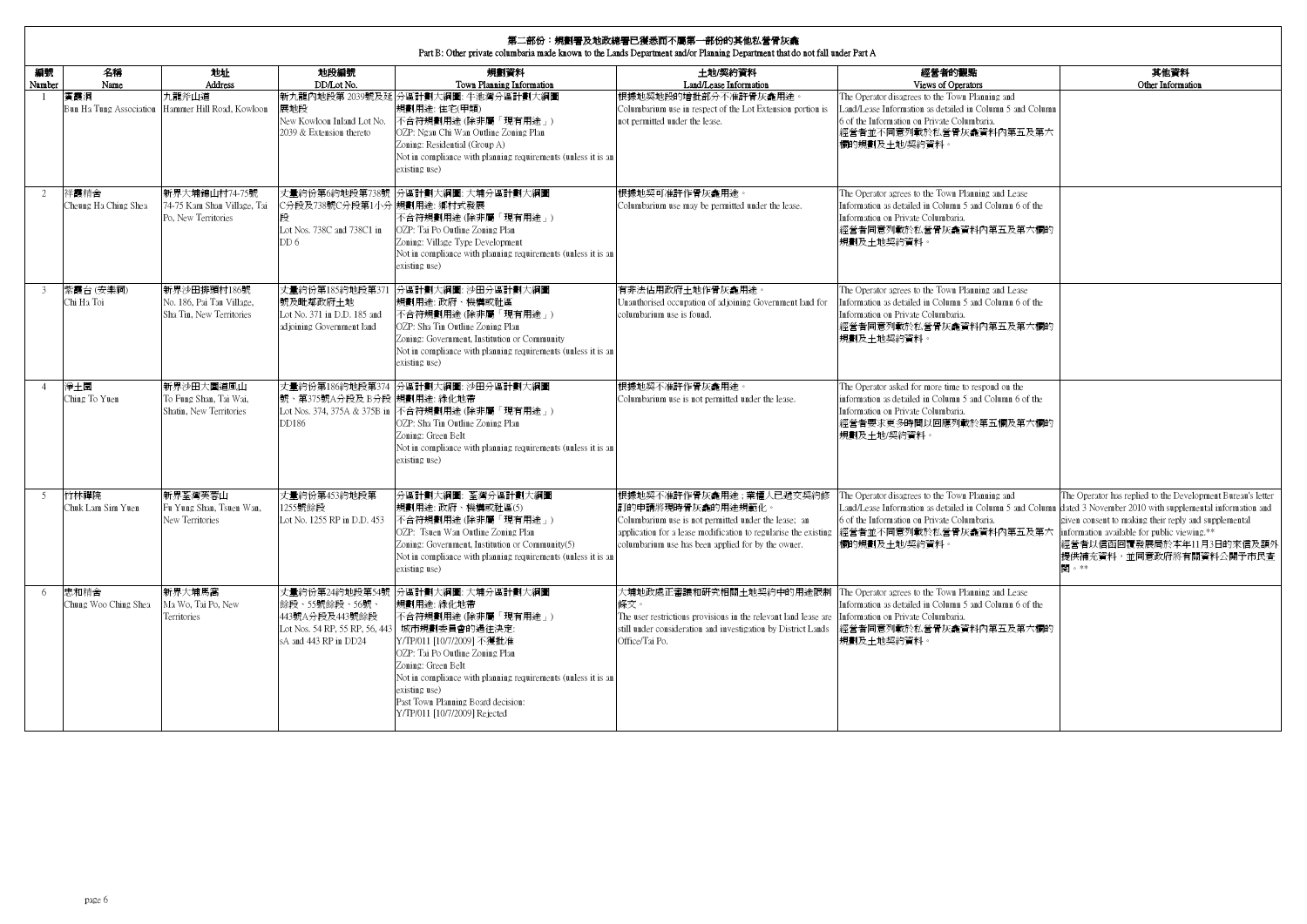|                 | <b>第二部份:規劃署及地政總署已獲悉而不屬第一部份的其他私營骨灰龕</b><br>Part B: Other private columbaria made known to the Lands Department and/or Planning Department that do not fall under Part A |                                                                                                   |                                                                                                      |                                                                                                                                                                                                                                                                                                                                                                                                                                                                                                                                                    |                                                                                                                                                                                                                                                                                                                                                                                                                                                          |                                                                                                                                                                                                         |                                                                                                                                                                                                                                                                                               |  |  |  |  |  |
|-----------------|------------------------------------------------------------------------------------------------------------------------------------------------------------------------|---------------------------------------------------------------------------------------------------|------------------------------------------------------------------------------------------------------|----------------------------------------------------------------------------------------------------------------------------------------------------------------------------------------------------------------------------------------------------------------------------------------------------------------------------------------------------------------------------------------------------------------------------------------------------------------------------------------------------------------------------------------------------|----------------------------------------------------------------------------------------------------------------------------------------------------------------------------------------------------------------------------------------------------------------------------------------------------------------------------------------------------------------------------------------------------------------------------------------------------------|---------------------------------------------------------------------------------------------------------------------------------------------------------------------------------------------------------|-----------------------------------------------------------------------------------------------------------------------------------------------------------------------------------------------------------------------------------------------------------------------------------------------|--|--|--|--|--|
| 編號<br>Number    | 名稱<br>Name                                                                                                                                                             | 地址<br><b>Address</b>                                                                              | 地段編號<br>DD/Lot No.                                                                                   | 規劃資料<br>Town Planning Information                                                                                                                                                                                                                                                                                                                                                                                                                                                                                                                  | 土地/契約資料<br>Land/Lease Information                                                                                                                                                                                                                                                                                                                                                                                                                        | 經營者的觀點<br>Views of Operators                                                                                                                                                                            | 其他資料<br>Other Information                                                                                                                                                                                                                                                                     |  |  |  |  |  |
| 7               | 黃帝祠<br>Emperor Hall                                                                                                                                                    | 新界粉嶺沙頭角公路(龍躍<br>頭段)18號<br>18 Sha Tau Kok Road, Lung<br>Yeuk Tau, Fanling, New<br>Territories      | 丈量約份第51約地段第4433<br>號17分段<br>Lot No. 4433 S. 17 in DD 51                                              | 分區計劃大綱圖: 粉嶺/上水分區計劃大綱圖<br>規劃用途: 政府、機構或社區<br>不合符規劃用途 (除非屬「現有用途」)<br>OZP: Fanling/Sheung Shui Outline Zoning Plan<br>Zoning: Government, Institution or Community<br>Not in compliance with planning requirements (unless it is an<br>existing use)                                                                                                                                                                                                                                                                                                   | 地政總署迄今未確定有違反批地條款<br>Lands Department has not hitherto established breach of<br>lease conditions.                                                                                                                                                                                                                                                                                                                                                         | The Operator disagrees to the Town Planning Information as<br>detailed in Column 5 of the Information on Private<br>Columbaria.<br>經營者並不同意列載於私營骨灰龕資料內第五欄的規<br>劃資料。                                      | The Operator has replied to the Development Bureau's letter<br>dated 3 November 2010 with supplemental information and<br>given consent to making their reply and supplemental<br>information available for public viewing.**<br>經營者以信函回覆發展局於本年11月3日的來信及額外<br>提供補充資料,並同意政府將有關資料公開予市民查<br>閣。** |  |  |  |  |  |
| 8               | 常寂園<br>Ever Rest Temple                                                                                                                                                | 新界大埔太和梅樹坑八號<br>8 Mui Shu Hang, Tai Wo, Tai<br>Po, New Territories                                 | 餘段及第138號餘段<br>Lot Nos. 136RP and 138RP in<br>DD <sub>5</sub>                                         | 丈量約份第5約地段第136號 分區計劃大綱圖: 大埔分區計劃大綱圖<br>規劃用涂: 休憩用地<br>不合符規劃用途 (除非屬「現有用途」)<br>OZP: Tai Po Outline Zoning Plan<br>Zoning: Open Space<br>Not in compliance with planning requirements (unless it is an<br>existing use)                                                                                                                                                                                                                                                                                                                                  | 大埔地政處正審議和研究相關+地契約中的用涂限制<br>條文。<br>The user restrictions provisions in the relevant land lease are<br>still under consideration and investigation by District Lands<br>Office/Tai Po.                                                                                                                                                                                                                                                                     | The Government has not received the Operator's views by the<br>deadline<br>政府未有在限期前收到經營者的觀點。                                                                                                            |                                                                                                                                                                                                                                                                                               |  |  |  |  |  |
| $\overline{Q}$  | 佛綠精舍<br>Fat Yuen Ching Shea                                                                                                                                            | 新界屯門青山村178號B<br>178B Tsing Shan Tsuen,<br>Tuen Mun, New Territories                               | 丈量約份第131約地段第<br>853號及丈量約份第300約地<br>段第138號<br>Lots 759, 765, 769, 791, 830 & 骨灰位申請數目: 9 160<br>DD 300 | 分區計劃大綱圖: 屯門分區計劃大綱圖<br>759、765、769、791、830及 規劃用途: 政府、機構或社區<br>規劃申請處理中<br>規劃申請編號及申請日期: A/TM/398 [1/4/2010]<br>853 in DD 131 and Lot 138 in OZP: Tuen Mun Outline Zoning Plan<br>Zoning: Government, Institution or Community<br>Planning application being processed<br>Planning application number and date of application:<br>A/TM/398 [1/4/2010]<br>No. of niches under application: 9 160                                                                                                                                                        | 根據地契不准許作骨灰龕用涂。<br>Columbarium use is not permitted under the lease.                                                                                                                                                                                                                                                                                                                                                                                      | The Operator disagrees to the Land/Lease Information as<br>detailed in Column 6 of the Information on Private<br>Columbaria.<br>經營者並不同意列載於私營骨灰龕資料內第六欄的土<br>地喫約資料。                                       | The Operator has replied to the Development Bureau's letter<br>dated 3 November 2010 with supplemental information.*<br>經營者以信函回覆發局於本年11月3日的來信及額外提<br>供補充資料。*                                                                                                                                  |  |  |  |  |  |
| 10 <sup>°</sup> | 蓬灜仙館<br>Fung Ying Seen Koon                                                                                                                                            | 新界粉嶺百和路六十六號<br>66 Pak Wo Road, Fanling, New<br>Territories                                        | 丈量約份第51約地段第5174<br>Lot No. 5174 in DD 51                                                             | 分區計劃大綱圖: 粉嶺/上水分區計劃大綱圖<br>規劃用途: 政府、機構或社區<br>規劃申請編號及批准日期: A/FSS/171 [22/6/2007]<br>骨灰位批准數目:5040<br>OZP: Fanling/Sheung Shui Outline Zoning Plan<br>Zoning: Government, Institution or Community<br>Planning application number and approval date: A/FSS/171<br>[22/6/2007]<br>No. of niches: 5 040                                                                                                                                                                                                                                                   | 根據地契不准許作骨灰龕用途;業權人已遞交土地交<br>換的申請將現時骨灰龕的用途規範化。<br>Columbarium use is not permitted under the lease; an<br>application for a land exchange to regularise the existing<br>columbarium use has been applied for by the owner.                                                                                                                                                                                                                                 | The Operator disagrees to the Town Planning and<br>Land/Lease Information as detailed in Column 5 and Column<br>6 of the Information on Private Columbaria.<br>經營者並不同意列載於私營骨灰龕資料內第五及第六<br>欄的規劃及土地/契約資料。 | The Operator has replied to the Development Bureau's letter<br>dated 3 November 2010 with supplemental information.*<br>經營者以信函回覆發局於本年11月3日的來信及額外提<br>供補充資料。*                                                                                                                                  |  |  |  |  |  |
| 11              | 極樂寺<br>Gig Lok Monastery                                                                                                                                               | 新界屯門虎地屯富路/屯安 丈量約份第132約地段第<br>Tuen On Lane / Tuen Fu Road,<br>Fu Tei, Tuen Mun, New<br>Territories | 2011號及毗鄰政府十地<br>Lot 2011 in DD 132 and<br>adjoining Government Land                                  | 分區計劃大綱圖: 屯門分區計劃大綱圖<br>規劃用涂: 政府、機構或社區、住宅(乙類)10<br>不合符規劃用途 (除非屬「現有用途」)<br>規劃申請編號及申請日期: A/TM/400 [7/7/2010]<br>申請的骨灰位數目: 4 900<br>申請人於14/7/2010撤回該規劃申請<br>OZP: Tuen Mun Outline Zoning Plan<br>Zoning: Government, Institution or Community, Residential<br>(Group B)10<br>Not in compliance with planning requirements (unless it is an<br>existing use)<br>Planning application number and date of application:<br>A/TM/400 [7/7/2010]<br>No. of niches under application: 4 900<br>The application was withdrawn by the applicant on<br>14.7.2010. | 根據地契不准許作骨灰龕用途; 並有非法佔用政府土地 The Operator disagrees to the Land/Lease Information as<br>作骨灰龕用涂: 業權人已遞交土地交換的申請將現時骨 detailed in Column 6 of the Information on Private<br>灰龕的用途規範化。<br>Columbarium use is not permitted under the lease.<br>Unauthorised occupation of adjoining Government land for<br>columbarium use is also found. An application for a land<br>exchange to regularise the existing columbarium use has been<br>applied for by the owner. | Columbaria.<br>經營者並不同意列載於私營骨灰龕資料內第六欄的土<br>地/契約資料。                                                                                                                                                       |                                                                                                                                                                                                                                                                                               |  |  |  |  |  |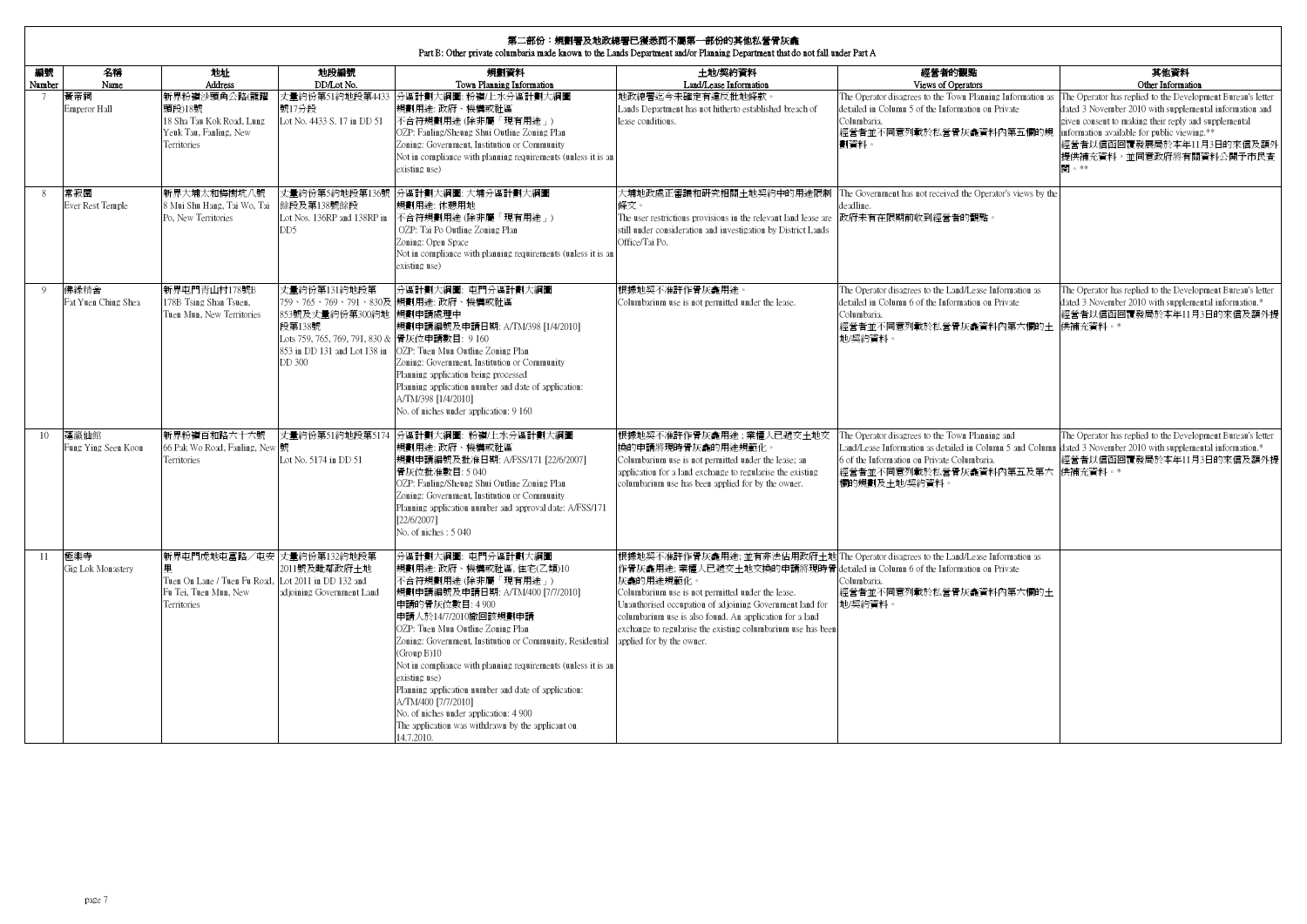|              | 第二部份:規劃署及地政總署已獲悉而不屬第一部份的其他私營骨灰龕<br>Part B: Other private columbaria made known to the Lands Department and/or Planning Department that do not fall under Part A |                                                                                         |                                                                                                                                  |                                                                                                                                                                                                                                                     |                                                                                                                                                                                                                                                                                                                                                                                                                                                                                                                                |                                                                                                                                                                                                                                                                                                                                         |                                                                                                                                                                        |  |  |  |  |  |
|--------------|-----------------------------------------------------------------------------------------------------------------------------------------------------------------|-----------------------------------------------------------------------------------------|----------------------------------------------------------------------------------------------------------------------------------|-----------------------------------------------------------------------------------------------------------------------------------------------------------------------------------------------------------------------------------------------------|--------------------------------------------------------------------------------------------------------------------------------------------------------------------------------------------------------------------------------------------------------------------------------------------------------------------------------------------------------------------------------------------------------------------------------------------------------------------------------------------------------------------------------|-----------------------------------------------------------------------------------------------------------------------------------------------------------------------------------------------------------------------------------------------------------------------------------------------------------------------------------------|------------------------------------------------------------------------------------------------------------------------------------------------------------------------|--|--|--|--|--|
| 編號<br>Number | 名稱<br><b>Name</b>                                                                                                                                               | 地址<br>Address                                                                           | 地段編號<br>DD/Lot No.                                                                                                               | 規劃資料<br>Town Planning Information                                                                                                                                                                                                                   | 土地/契約資料<br>Land/Lease Information                                                                                                                                                                                                                                                                                                                                                                                                                                                                                              | 經營者的觀點<br>Views of Operators                                                                                                                                                                                                                                                                                                            | 其他資料<br>Other Information                                                                                                                                              |  |  |  |  |  |
| 12           | 孝思園<br>Hau Sze Yuen                                                                                                                                             | 新界沙田火炭村93號<br>No. 93, Fo Tan Village,<br>Shatin, New Territories                        | 丈量約份第176約地段第551<br>號A分段及餘段、第640號及 規劃用途: 鄉村式發展<br>第644號A分段、B分段及餘<br>Lot Nos. 551A, 551RP, 640,<br>644A, 644B & 644RP in DD<br>176 | 分區計劃大綱圖: 沙田分區計劃大綱圖<br>不合符規劃用途 (除非屬「現有用途」)<br>OZP: Sha Tin Outline Zoning Plan<br>Zoning: Village Type Development<br>Not in compliance with planning requirements (unless it is an<br>existing use)                                                 | 根據地契不准許作骨灰龕用途<br>Columbarium use is not permitted under the lease.                                                                                                                                                                                                                                                                                                                                                                                                                                                             | The Operator disagrees to the Town Planning and<br>Land/Lease Information as detailed in Column 5 and Column<br>6 of the Information on Private Columbaria.<br>經營者並不同意列載於私營骨灰龕資料內第五及第六 供補充資料。*<br>欄的規劃及土地/契約資料。                                                                                                                         | The Operator has replied to the Development Bureau's letter<br>dated 3 November 2010 with supplemental information.*<br>經營者以信函回覆發局於本年11月3日的來信及額外提                      |  |  |  |  |  |
| 13           | 寶蓮禪寺海會靈塔<br>Hoi Wui Ling Tap<br>Crematorium &<br>Columbarium in Ngong<br>Ping<br>Po Lin Monastery Ltd.                                                          | 新界大嶼山昂坪<br>Ngong Ping, Lantau, New<br><b>Territories</b>                                | 短期租約第CX433號<br>Short Term Tenancy No.<br>CX433                                                                                   | 不包括在法定圖則內<br>Not covered by statutory plans                                                                                                                                                                                                         | 根據短期租約可准許 517平方米土地作私人火葬場及<br>骨灰龕用途。但有非法佔用政府土地作骨灰龕用途;承 deadline.<br>租人已遞交修正相關短期租約的地界申請把未經許可 政府未有在限期前收到經營者的觀點。<br>的擴展部分規範化。<br>An area of 517 square metres for the purpose of private<br>crematorium and columbarium may be permitted under the<br>short term tenancy. However, unauthorised occupation of<br>adjoining Government land for columbarium use is found; an<br>application for boundary rectification of the short term<br>tenancy to regularise the unauthorised extension has been<br>applied for by the tenant. | The Government has not received the Operator's views by the                                                                                                                                                                                                                                                                             |                                                                                                                                                                        |  |  |  |  |  |
| 14           | 弘道堂<br>Hong Dao Tang                                                                                                                                            | 新界葵涌耀榮街16號<br>16 Yiu Wing Street, Kwai<br>Chung, New Territories                        | 號餘段<br>Lot No. 714RP in DD 450                                                                                                   | 丈量約份第450約地段第714 分區計劃大綱圖: 葵涌分區計劃大綱圖<br>規劃用途: 其他指定用途註明「商貿」<br>不合符規劃用途 (除非屬「現有用途」)<br>OZP: Kwai Chung Outline Zoning Plan<br>Zoning: Other Specified Uses (Business)<br>Not in compliance with planning requirements (unless it is an<br>existing use) | 荃灣葵青地政處正審議和研究相關土地契約中的用涂<br>限制條文。<br>The user restrictions provisions in the relevant land lease are<br>still under consideration and investigation by District Lands<br>Office/Tsuen Wan & Kwai Tsing.                                                                                                                                                                                                                                                                                                                         | The Operator did not choose any option in the pro forma sent The Operator has replied to the Development Bureau's letter<br>in the Development Bureau's letter dated 3 November 2010.<br>經營者沒有在發展局於本年11月3日所發信件中夾附的 given consent to making their reply and supplemental<br>表格選取任何選項。                                                    | dated 3 November 2010 with supplemental information and<br>information available for public viewing.**<br>經營者以信函回覆發展局於本年11月3日的來信及額外<br>提供補充資料,並同意政府將有關資料公開予市民查<br>閉。** |  |  |  |  |  |
| 15           | 赤泥坪110號村屋<br>House No. 110, Chek Nai<br>Ping Village                                                                                                            | 新界沙田赤泥坪110號村屋<br>House No. 110, Chek Nai Ping 號<br>Village, Sha Tin, New<br>Territories | 丈量約份第42約地段第503<br>Lot No. 503 in DD 42                                                                                           | 分區計劃大綱圖: 沙田分區計劃大綱圖<br>規劃用途: 綠化地帶<br>不合符規劃用涂 (除非屬「現有用涂」)<br>OZP: Sha Tin Outline Zoning Plan<br>Zoning: Green Belt<br>Not in compliance with planning requirements (unless it is an<br>existing use)                                                 | 根據地契可准許作骨灰龕用涂。<br>Columbarium use may be permitted under the lease.                                                                                                                                                                                                                                                                                                                                                                                                                                                            | The Operator disagrees to the Town Planning Information as The Operator has replied to the Development Bureau's letter<br>detailed in Column 5 of the Information on Private<br>Columbaria.<br>經營者並不同意列載於私營骨灰龕資料內第五欄的規 供補充資料。*<br>劃資料。                                                                                                  | dated 3 November 2010 with supplemental information.*<br>經營者以信函回覆發局於本年11月3日的來信及額外提                                                                                     |  |  |  |  |  |
| 16           | 啓明寺<br>Kai Ming Temple                                                                                                                                          | 香港薄扶林道119號<br>119 Pok Fu Lam Road, Hong<br>Kong                                         | 內地段第8046號<br>Inland Lot No. 8046                                                                                                 | 分區計劃大綱圖: 薄扶林分區計劃大綱圖<br>規劃用涂: 政府、機構或計區<br>不合符規劃用途 (除非屬「現有用途」)<br>OZP: Pok Fu Lam Outline Zoning Plan<br>Zoning: Government, Institution or Community<br>Not in compliance with planning requirements (unless it is an<br>existing use)               | 根據地契不准許作骨灰龕用途。<br>Columbarium use is not permitted under the lease.                                                                                                                                                                                                                                                                                                                                                                                                                                                            | The Operator agrees to the Town Planning and Lease<br>Information as detailed in Column 5 and Column 6 of the<br>Information on Private Columbaria.<br>經營者同意列載於私營骨灰龕資料內第五及第六欄的<br>規劃及土地契約資料。                                                                                                                                            |                                                                                                                                                                        |  |  |  |  |  |
| 17           | 感恩堂<br>Kam Yan Tong                                                                                                                                             | 九龍九龍塘金巴倫道25號<br>25 Cumberland Road, Kowloon<br>Tong, Kowloon                            | 新九龍內地段第695號<br>New Kowloon Inland Lot No.<br>695                                                                                 | 分區計劃大綱圖: 九龍塘分區計劃大綱圖<br>規劃用途:住宅(丙類)1<br>不合符規劃用途 (除非屬「現有用途」)<br>OZP: Kowloon Tong Outline Zoning Plan<br>Zoning: Residential (Group C)1<br>Not in compliance with planning requirements (unless it is an<br>existing use)                             | 限制條文。<br>The user restrictions provisions in the relevant land lease are<br>still under consideration and investigation by District Lands<br>Office/Kowloon East                                                                                                                                                                                                                                                                                                                                                               | 九龍東區地政處正審議和研究相關土地契約中的用途 The Operator did not choose any option in the pro forma sent The Operator has replied to the Development Bureau's letter<br>in the Development Bureau's letter dated 3 November 2010. dated 3 November 2010 with supplemental information.*<br>表格選取任何選項。                                                        | 經營者沒有在發展局於本年11月3日所發信件中夾附的  經營者以信函回覆發局於本年11月3日的來信及額外提<br>供補充資料。*                                                                                                        |  |  |  |  |  |
| 18           | 古巖淨苑<br>Ku Ngam Ching Yuen                                                                                                                                      | 新界沙田大圍車公廟道1號<br>Che Kung Miu Road, Tai<br>Wai.<br>Shatin, New Territories               | Lot 561 in D.D. 184                                                                                                              | 丈量約份第184 的地段第561 分區計劃大綱圖: 沙田分區計劃大綱圖<br>規劃用途: 鄉村式發展<br>不合符規劃用途 (除非屬「現有用途」)<br>OZP: Sha Tin Outline Zoning Plan<br>Zoning: Village Type Development<br>Not in compliance with planning requirements (unless it is an<br>existing use)                 | 條文。<br>The user restrictions provisions in the relevant land lease are<br>still under consideration and investigation by District Lands<br>Office/Shatin.                                                                                                                                                                                                                                                                                                                                                                      | 沙田地政處正審議和研究相關土地契約中的用途限制 The Operator did not choose any option in the pro forma sent The Operator has replied to the Development Bureau's letter<br>in the Development Bureau's letter dated 3 November 2010. dated 3 November 2010 with supplemental information.*<br>經營者沒有在發展局於本年11月3日所發信件中夾附的 經營者以信函回覆發局於本年11月3日的來信及額外提<br>表格選取任何選項。 | 供補充資料。*                                                                                                                                                                |  |  |  |  |  |

 $\mathbf{r}$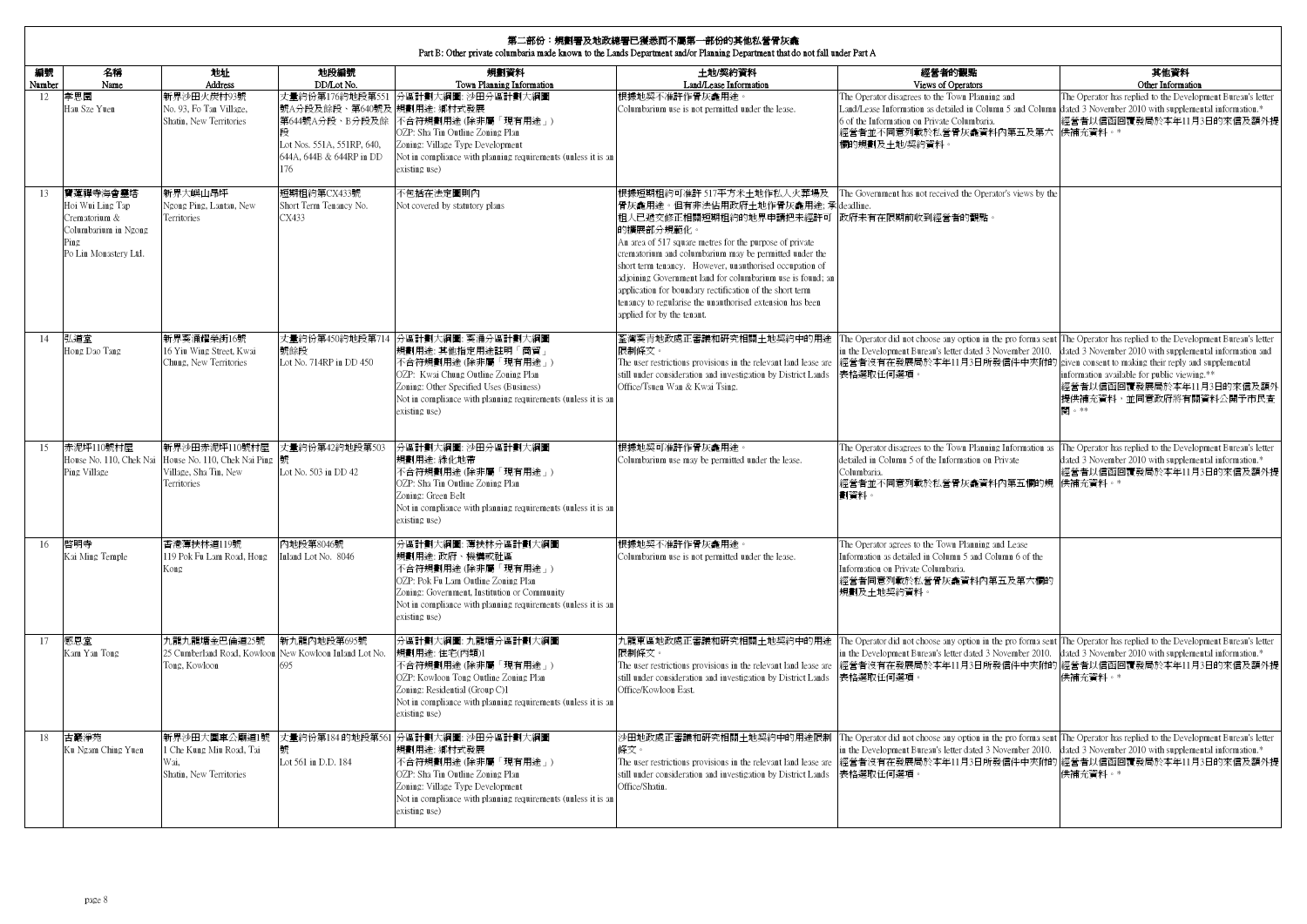|              | 第二部份:規劃署及地政總署已獲悉而不屬第一部份的其他私營骨灰龕<br>Part B: Other private columbaria made known to the Lands Department and/or Planning Department that do not fall under Part A |                                                                                      |                                                                                                                                 |                                                                                                                                                                                                                                                                                                                                                                            |                                                                                                                                                                                                                                                                                                                                                                                                                                                                                                                                                                                                                   |                                                                                                                                                                                                                                                           |                                                                                                                                                   |  |  |  |  |  |
|--------------|-----------------------------------------------------------------------------------------------------------------------------------------------------------------|--------------------------------------------------------------------------------------|---------------------------------------------------------------------------------------------------------------------------------|----------------------------------------------------------------------------------------------------------------------------------------------------------------------------------------------------------------------------------------------------------------------------------------------------------------------------------------------------------------------------|-------------------------------------------------------------------------------------------------------------------------------------------------------------------------------------------------------------------------------------------------------------------------------------------------------------------------------------------------------------------------------------------------------------------------------------------------------------------------------------------------------------------------------------------------------------------------------------------------------------------|-----------------------------------------------------------------------------------------------------------------------------------------------------------------------------------------------------------------------------------------------------------|---------------------------------------------------------------------------------------------------------------------------------------------------|--|--|--|--|--|
| 編號<br>Number | 名稱<br>Name                                                                                                                                                      | 地址<br>Address                                                                        | 地段編號<br>DD/Lot No.                                                                                                              | 規劃資料<br>Town Planning Information                                                                                                                                                                                                                                                                                                                                          | 土地/契約資料<br>Land/Lease Information                                                                                                                                                                                                                                                                                                                                                                                                                                                                                                                                                                                 | 經營者的觀點<br>Views of Operators                                                                                                                                                                                                                              | 其他資料<br>Other Information                                                                                                                         |  |  |  |  |  |
| 19           | (嶼山靈隱寺(凡聖同<br>Ling Yan Monastery                                                                                                                                | 新界大嶼山下羗山<br>Lower Keung Shan, Lantau,<br>New Territories                             | 大嶼山丈量約份第311約地<br>政府土地<br>Lot Nos. 760 and 747 in DD<br>311 and adiacent Government<br>Land, Lantau                              | 不包括在法定圖則內<br>段第760號及第747號及鄰近 Not covered by statutory plans                                                                                                                                                                                                                                                                                                                | 根據地契不准許作骨灰龕用途,至今該地段並未建有 The Operator agrees to the Town Planning and Lease<br>骨灰龕 。 但有非法佔用政府土地作骨灰龕用途 ; 業權 [Information as detailed in Column 5 and Column 6 of the<br>人已遞交短期租約的申請將現時建於政府+地上的骨 Information on Private Columbaria.<br>灰龕用途規範化。<br>Columbarium use is not permitted under the lease but so far<br>no columbarium use has been found on the lot. However,<br>unauthorised occupation of adjoining Government land for<br>columbarium use is found; an application for a short term<br>tenancy to regularise the existing columbarium use on the<br>Government land has been applied for by the owner. | <b>經營者同意列載於私營骨灰龕資料內第五及第六欄的</b><br>規劃及土地契約資料。                                                                                                                                                                                                              |                                                                                                                                                   |  |  |  |  |  |
| 20           | 明元仙觀<br>Ming Yuen Sin Koon                                                                                                                                      | 九龍旺角新填地街327號<br>1/F, 327 Reclamation Street,<br>Mong Kok, Kowloon                    | 九龍內地段第8783號餘段<br>Kowloon Inland Lot Nos. 8301<br>RP & 8783 RP                                                                   | 九龍內地段第8301號餘段及 分區計劃大綱圖: 旺角分區計劃大綱圖<br>規劃用途:住宅(甲類)<br>不合符規劃用途 (除非屬「現有用途」)<br>OZP: Mong Kok Outline Zoning Plan<br>Zoning: Residential (Group A)<br>Not in compliance with planning requirements (unless it is an<br>existing use)                                                                                                                                            | 根據地契可准許作骨灰龕用途。<br>Columbarium use may be permitted under the lease.                                                                                                                                                                                                                                                                                                                                                                                                                                                                                                                                               | The Operator disagrees to the Town Planning and<br>Land/Lease Information as detailed in Column 5 and Column<br>6 of the Information on Private Columbaria.<br>經營者並不同意列載於私營骨灰龕資料內第五及第六<br>欄的規劃及土地/契約資料。                                                   |                                                                                                                                                   |  |  |  |  |  |
| 21           | 寶林禪寺(普同塔)<br>Po Lam Monastery                                                                                                                                   | 新界大嶼山地塘仔<br>Tei Tong Tsai, Lantau Island                                             | 大嶼山地塘仔丈量約份地段 不包括在法定圖則內<br>第237號及鄰近政府土地<br>Lot No. 237 in DD Tei Tong<br>Tsai and adjacent Government<br>Land.<br>Lantau Island  | Not covered by statutory plans                                                                                                                                                                                                                                                                                                                                             | 根據地契不准許作骨灰龕用途, 至今該地段並未建有<br>骨灰龕 。 但有非法佔用政府土地作骨灰龕用途;業<br>權人已遞交短期租約的申請將現時建於政府土地上的 Information on Private Columbaria.<br>骨灰龕用涂規範化。<br>Columbarium use is not permitted under the lease but so far<br>no columbarium use has been found on the lot. However,<br>unauthorised occupation of adjoining Government land for<br>columbarium use is found; an application for a short term<br>tenancy to regularise the existing columbarium use on the<br>Government land has been applied for by the owner.                                                                                                              | The Operator agrees to the Town Planning and Lease<br>Information as detailed in Column 5 and Column 6 of the<br>經營者同意列載於私營骨灰龕資料內第五及第六欄的<br>規劃及十地契約資料。                                                                                                    |                                                                                                                                                   |  |  |  |  |  |
| 22           | 般若精舍<br>Poh Yea Ching Shea                                                                                                                                      | 新界大埔梅樹坑2號<br>2 Mui Shue Hang, Tai Po, New 號餘段<br>Territories                         | 丈量約份第5約地段第1006<br>Lot No. 1006RP in D.D. 5                                                                                      | 分區計劃大綱圖: 大埔分區計劃大綱圖<br>規劃用涂: 政府、機構或社區<br>不合符規劃用途 (除非屬「現有用途」)<br>OZP: Tai Po Outline Zoning Plan<br>Zoning: Government, Institution or Community<br>Not in compliance with planning requirements (unless it is an by the owner.<br>existing use)                                                                                                                             | 根據地契不准許作骨灰龕用涂:業權人已遞交契約修<br>訂/十地交換的申請將現時骨灰龕的用涂規範化。<br>Columbarium use is not permitted under the lease; an<br>application for a lease modification/land exchange to<br>regularise the existing columbarium use has been applied for 欄的規劃及土地/契約資料。                                                                                                                                                                                                                                                                                                                                                                  | The Operator disagrees to the Town Planning and<br>Land/Lease Information as detailed in Column 5 and Column dated 3 November 2010 with supplemental information.*<br>6 of the Information on Private Columbaria.<br>經營者並不同意列載於私營骨灰龕資料內第五及第六 供補充資料。*      | The Operator has replied to the Development Bureau's letter<br>經營者以信函回覆發局於本年11月3日的來信及額外提                                                          |  |  |  |  |  |
| 23           | 普光明園<br>Puguangming Temple                                                                                                                                      | 新界大圍白田二區沂美松苑<br>Park Tin Area 2 near Mei<br>Chung Court, Tai Wai, New<br>Territories | 及第671號<br>Lot 2 and Lot 671in DD181                                                                                             | 丈量約份第181約地段第2號 分區計劃大綱圖: 沙田分區計劃大綱圖<br>規劃用途: 綠化地帶,住宅(乙類)<br>不合符規劃用途 (除非屬「現有用途」)<br>OZP: Sha Tin Outline Zoning Plan<br>Zoning: Green Belt, Residential (Group B)<br>Not in compliance with planning requirements (unless it is an<br>existing use)                                                                                                                           | 根據地契不准許作骨灰龕用途。<br>Columbarium use is not permitted under the lease.                                                                                                                                                                                                                                                                                                                                                                                                                                                                                                                                               | The Operator disagrees to the Town Planning and<br>Land/Lease Information as detailed in Column 5 and Column<br>6 of the Information on Private Columbaria.<br>經營者並不同意列載於私營骨灰龕資料內第五及第六 供補充資料。*<br>欄的規劃及土地/契約資料。                                           | The Operator has replied to the Development Bureau's letter<br>dated 3 November 2010 with supplemental information.*<br>經營者以信函回覆發局於本年11月3日的來信及額外提 |  |  |  |  |  |
| 24           | 半春園<br>Pun Chun Yuen                                                                                                                                            | 新界大埔石蓮路<br>Shek Lin Road.<br>Tai Po, New Territories                                 | 丈量約份第6約地段第1119<br>號 餘段, 1180號, 1253號,<br>1254號,1260號餘段及1270號 規劃申請編號及批准日期:<br>餘段(部份)<br>Lot Nos. 1119RP, 1180, 1253.<br>in $DD6$ | 分區計劃大綱圖: 大埔分區計劃大綱圖<br>規劃用涂: 綠化地帶<br>A/TP/64[1/4/1991]<br>A/TP/7117/6/19911<br>1254, 1260RP and 1270RP(P) 骨灰位批准數目: 只限於一座位於1180地段內兩層高建<br>築物<br>OZP: Tai Po Outline Zoning Plan<br>Zoning: Green Belt<br>Planning application number and approval date:<br>A/TP/64[1/4/1991]<br>A/TP/71[7/6/1991]<br>No. of niches permitted: Confined to a 2-storey building in<br>Lot 1180 | 條文。<br>The user restrictions provisions in the relevant land lease are<br>still under consideration and investigation by District Lands<br>Office/Tai Po.                                                                                                                                                                                                                                                                                                                                                                                                                                                         | 大埔地政處正審議和研究相關土地契約中的用途限制 【The Operator did not choose any option in the pro forma sent 【The Operator has replied to the Development Bureau's letter<br>in the Development Bureau's letter dated 3 November 2010.<br>經營者沒有在發展局於本年11月3日所發信件中夾附的<br>表格選取任何選項。 | dated 3 November 2010 with supplemental information.*<br>經營者以信函回覆發局於本年11月3日的來信及額外提<br>供補充資料。*                                                     |  |  |  |  |  |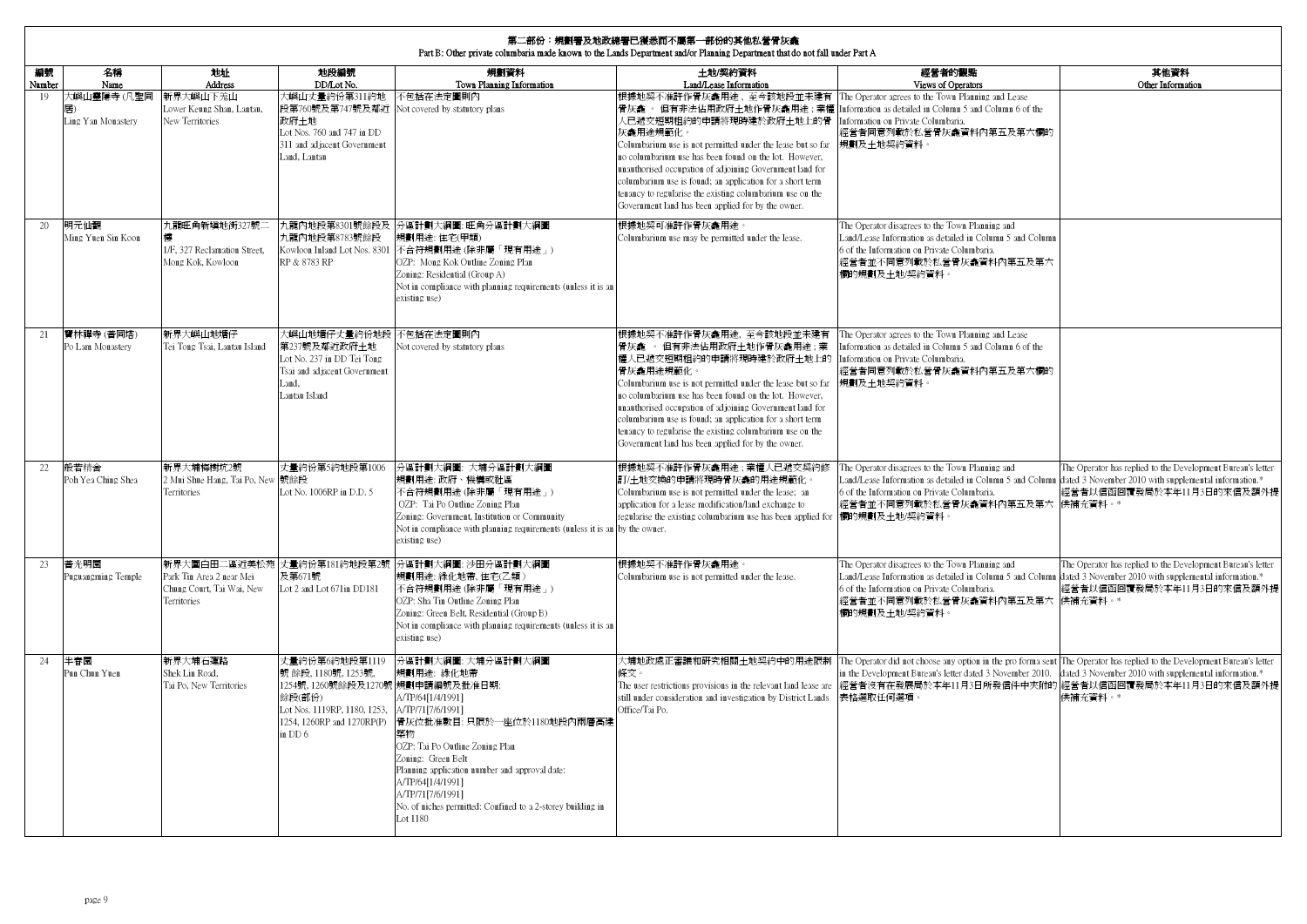|              | 第二部份:規劃署及地政總署已獲悉而不屬第一部份的其他私營骨灰龕<br>Part B: Other private columbaria made known to the Lands Department and/or Planning Department that do not fall under Part A |                                                                               |                                                                      |                                                                                                                                                                                                                                                                         |                                                                                                                                                                                                                                                                              |                                                                                                                                                                                                                                                                                      |                                                                                                                                                                         |  |  |  |  |  |
|--------------|-----------------------------------------------------------------------------------------------------------------------------------------------------------------|-------------------------------------------------------------------------------|----------------------------------------------------------------------|-------------------------------------------------------------------------------------------------------------------------------------------------------------------------------------------------------------------------------------------------------------------------|------------------------------------------------------------------------------------------------------------------------------------------------------------------------------------------------------------------------------------------------------------------------------|--------------------------------------------------------------------------------------------------------------------------------------------------------------------------------------------------------------------------------------------------------------------------------------|-------------------------------------------------------------------------------------------------------------------------------------------------------------------------|--|--|--|--|--|
| 編號<br>Number | 名稱<br>Name                                                                                                                                                      | 地址<br><b>Address</b>                                                          | 地段編號<br>DD/Lot No.                                                   | 規劃資料<br>Town Planning Information                                                                                                                                                                                                                                       | 土地/契約資料<br>Land/Lease Information                                                                                                                                                                                                                                            | 經營者的觀點<br>Views of Operators                                                                                                                                                                                                                                                         | 其他資料<br>Other Information                                                                                                                                               |  |  |  |  |  |
| 25           | 西林寺<br>Sai Lam Temple                                                                                                                                           | 新界沙田上禾輋<br>Sheung Wo Che, Shatin, New<br><b>Territories</b>                   | 丈量約份第185約地段第63<br>號及第296號                                            | 分區計劃大綱圖: 沙田分區計劃大綱圖<br>規劃用涂: 鄉村式發展<br>Lot Nos. 63 and 296 in DD 185 不合符規劃用途 (除非屬「現有用途」)<br>OZP: Sha Tin Outline Zoning Plan<br>Zoning: Village Type Development<br>Not in compliance with planning requirements (unless it is an<br>existing use)                        | 根據地契不准許作骨灰龕用途。<br>Columbarium use is not permitted under the lease.                                                                                                                                                                                                          | The Operator disagrees to the Town Planning and<br>Land/Lease Information as detailed in Column 5 and Column<br>6 of the Information on Private Columbaria.<br>經營者並不同意列載於私營骨灰龕資料內第五及第六 供補充資料。*<br>欄的規劃及土地/契約資料。                                                                      | The Operator has replied to the Development Bureau's letter<br>dated 3 November 2010 with supplemental information.*<br>經營者以信函回覆發局於本年11月3日的來信及額外提                       |  |  |  |  |  |
| 26           | 普眾善舍<br>Salvation Benevolent<br>Association                                                                                                                     | 九龍紅磡溫思勞街37號<br>No. 37 Winslow Street.<br>Hung Hom, Kowloon                    | 段及G分段<br>sF RP & sG                                                  | 紅磡內地段第238號F分段餘 分區計劃大綱圖: 紅磡分區計劃大綱圖<br>規劃用途:住宅(甲類)4<br>Hung Hom Inland Lot No. 238 不合符規劃用途 (除非屬「現有用途」)<br>OZP: Hung Hom Outline Zoning Plan<br>Zoning: Residential (Group A)4<br>Not in compliance with planning requirements (unless it is an<br>existing use)           | 九龍西區地政處正審議和硏究相關+地契約中的用涂<br>限制條文。<br>The user restrictions provisions in the relevant land lease are 6 of the Information on Private Columbaria.<br>still under consideration and investigation by District Lands<br>Office/Kowloon West.                                     | The Operator disagrees to the Town Planning and<br>.and/Lease Information as detailed in Column 5 and Column<br>經營者並不同意列載於私營骨灰龕資料內第五及第六 供補充資料。*<br>欄的規劃及土地/契約資料。                                                                                                                     | The Operator has replied to the Development Bureau's letter<br>dated 3 November 2010 with supplemental information.*<br>經營者以信函回覆發局於本年11月3日的來信及額外提                       |  |  |  |  |  |
| 27           | 省善真堂<br>Shang Sin ChunTong                                                                                                                                      | 九龍九龍塘律倫街7及8號<br>7 & 8 Rutland Quadrant,<br>Kowloon Tong, Kowloon              | 新九龍內地段第813號及第<br>814號<br>New Kowloon Inland Lot Nos.<br>813 & 814    | 分區計劃大綱圖:九龍塘分區計劃大綱圖<br>規劃用途:住宅(丙類)1<br>不合符規劃用途 (除非屬「現有用途」)<br>OZP: Kowloon Tong Outline Zoning Plan<br>Zoning: Residential (Group C)1<br>Not in compliance with planning requirements (unless it is an<br>existing use)                                                  | 九龍東區地政處正審議和研究相關土地契約中的用途<br>限制條文。<br>The user restrictions provisions in the relevant land lease are<br>still under consideration and investigation by District Lands<br>Office/Kowloon East.                                                                                 | The Operator disagrees to the Land/Lease Information as<br>detailed in Column 6 of the Information on Private<br>Columbaria.<br>經營者並不同意列載於私營骨灰龕資料內第六欄的土<br>地/契約資料。                                                                                                                   |                                                                                                                                                                         |  |  |  |  |  |
| 28           | 淳風仙觀(前名「六千仙 新界葵涌石梨坑村<br>殿」)<br>Shun Fung Temple                                                                                                                 | Shek Lei Hang Village,<br>Kwai Chung, New Territories                         | 葵涌短期租約3229<br>Short Term Tenancy 3229 K & 規劃用途: 綠化地帶                 | 分區計劃大綱圖: 葵涌分區計劃大綱圖<br>不合符規劃用途 (除非屬「現有用途」)<br>OZP: Kwai Chung Outline Zoning Plan<br>Zoning: Green Belt<br>Not in compliance with planning requirements (unless it is an<br>existing use)                                                                                | 荃灣葵青地政處正審議和研究相關短期和約中的用涂<br>限制條文。<br>The user restrictions provisions in the relevant tenancy are<br>still under consideration and investigation by District Lands<br>Office/ Tsuen Wan & Kwai Tsing.                                                                         | The mail sent to the Operator has been returned to the<br>fovernment.<br>政府發給經營者的郵件被退回。                                                                                                                                                                                              |                                                                                                                                                                         |  |  |  |  |  |
| 29           | 信善紫闕玄觀(信善玄 新界沙田大圍白田<br>Shun Shin Chee Kit Yin<br>Koon                                                                                                           | Pak Tin, Tai Wai,<br>Sha Tin, New Territories                                 | 短期租約第677號<br>Short Term Tenancy No. 677                              | 分區計劃大綱圖: 沙田分區計劃大綱圖<br>規劃用途: 綠化地帶<br>規劃申請編號及批准日期: A/ST/665 [18/1/2008]<br>骨灰位批准數目: 766<br>OZP: Sha Tin Outline Zoning Plan<br>Zoning: Green Belt<br>Planning application number and approval date: A/ST/665<br>[18/1/2008]<br>No. of niches permitted: 766               | 根據短期租約不准許作骨灰龕用途;承租人已遞交申<br>請更改相關短期租約的條款將現時骨灰龕的用途規範<br>化。<br>Columbarium use is not permitted under the short term<br>tenancy; an application for modification of the short term<br>tenancy to regularise the existing columbarium use has been<br>applied for by the tenant. | The Operator agrees to the Town Planning and Lease<br>Information as detailed in Column 5 and Column 6 of the<br>Information on Private Columbaria.<br>經營者同意列載於私營骨灰龕資料內第五及第六欄的<br>規劃及十地契約資料。                                                                                         |                                                                                                                                                                         |  |  |  |  |  |
| 30           | 純陽呂祖仙壇<br>Shun Yeung Lui Cho Sin<br>Teen                                                                                                                        | 油麻地新填地街167號二樓<br>1st Floor, 167 Reclamation<br>Street.<br>Yau Ma Tei, Kowloon | 九龍內地段第10068號及第<br>10076號<br>Kowloon Inland Lot Nos.<br>10068 & 10076 | 分區計劃大綱圖:油麻地分區計劃大綱圖<br>規劃用涂:住字(甲類)<br>不合符規劃用途 (除非屬「現有用途」)<br>OZP: Yau Ma Tei Outline Zoning Plan<br>Zoning: Residential (Group A)<br>Not in compliance with planning requirements (unless it is an<br>existing use)                                                      | 限制條文。<br>The user restrictions provisions in the relevant land lease are<br>still under consideration and investigation by District Lands<br>Office/Kowloon West.                                                                                                            | 九龍西區地政處正審議和研究相關土地契約中的用途 The Government has not received the Operator's views by the<br>leadline.<br>政府未有在限期前收到經營者的觀點。                                                                                                                                                                |                                                                                                                                                                         |  |  |  |  |  |
| 31           | 西方寺<br>Si Fong Che                                                                                                                                              | 新界荃灣老圍三疊潭<br>Sam Dip Tam, Lo Wai, Tsuen<br>Wan, New Territories               | 丈量約份第453約地段第660<br>號、第1253號及第1499號<br>DD 453                         | 分區計劃大綱圖: 荃灣分區計劃大綱圖<br>規劃用涂: 政府、機構或社區(4)<br>Lot Nos. 660, 1253 & 1499 in 不合符規劃用途 (除非屬「現有用途」)<br>OZP: Tsuen Wan Outline Zoning Plan<br>Zoning: Government, Institution or Community (4)<br>Not in compliance with planning requirements (unless it is an<br>existing use) | 根據地契不准許作骨灰龕用途;業權人已遞交土地交<br>換的申請將現時骨灰龕的用涂規範化<br>Columbarium use is not permitted under the lease; an<br>application for a land exchange to regularise the existing<br>columbarium use has been applied for by the owner.                                                      | The Operator did not choose any option in the pro forma sent The Operator has replied to the Development Bureau's letter<br>in the Development Bureau's letter dated 3 November 2010.<br>經營者沒有在發展局於本年11月3日所發信件中夾附的 given consent to making their reply and supplemental<br>表格選取任何選項。 | dated 3 November 2010 with supplemental information and<br>information available for public viewing.**<br>經營者以信函回覆發展局於本年11月3日的來信及額外<br>提供補充資料,並同意政府將有關資料公開予市民查<br>閣 。** |  |  |  |  |  |

 $\mathbf{r}$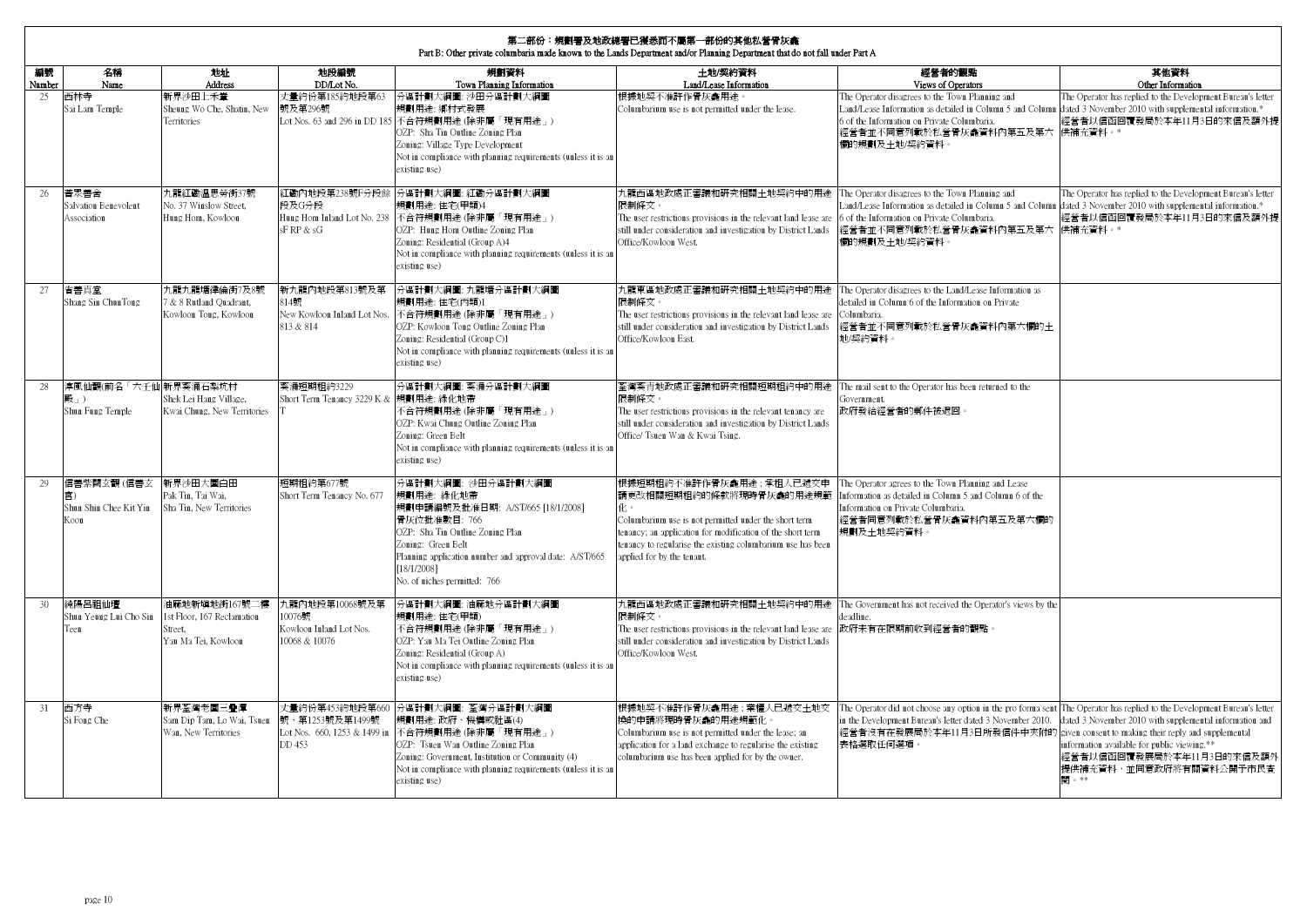|              | 第二部份:規劃署及地政總署已獲悉而不屬第一部份的其他私營骨灰盒<br>Part B: Other private columbaria made known to the Lands Department and/or Planning Department that do not fall under Part A |                                                                |                                                                                                                                                         |                                                                                                                                                                                                                                                                                                                                                                                 |                                                                                                                                                                                                                                                                |                                                                                                                                                                                                                                                                                                                                                      |                                                                                                                                                                         |  |  |  |  |  |
|--------------|-----------------------------------------------------------------------------------------------------------------------------------------------------------------|----------------------------------------------------------------|---------------------------------------------------------------------------------------------------------------------------------------------------------|---------------------------------------------------------------------------------------------------------------------------------------------------------------------------------------------------------------------------------------------------------------------------------------------------------------------------------------------------------------------------------|----------------------------------------------------------------------------------------------------------------------------------------------------------------------------------------------------------------------------------------------------------------|------------------------------------------------------------------------------------------------------------------------------------------------------------------------------------------------------------------------------------------------------------------------------------------------------------------------------------------------------|-------------------------------------------------------------------------------------------------------------------------------------------------------------------------|--|--|--|--|--|
| 編號<br>Number | 名稱<br>Name                                                                                                                                                      | 地址<br><b>Address</b>                                           | 地段編號<br>DD/Lot No.                                                                                                                                      | 規劃資料<br>Town Planning Information                                                                                                                                                                                                                                                                                                                                               | 土地/契約資料<br>Land/Lease Information                                                                                                                                                                                                                              | 經營者的觀點<br>Views of Operators                                                                                                                                                                                                                                                                                                                         | 其他資料<br>Other Information                                                                                                                                               |  |  |  |  |  |
| 32           | 善慶洞<br>Sin Hing Tung                                                                                                                                            | 新界屯門屯發路11號<br>Tuen Fat Road, Tuen Mun.<br>New Territories      | 丈量約份第131約地段第646<br>號餘段, 712號, 779號餘段及<br>809號餘段及屯門市地段第<br>369號<br>Lot Nos. 646 RP, 712, 779 RP<br>& 809RP in D.D. 131, and<br>Tuen Mun Town Lot No. 369 | 分區計劃大綱圖: 屯門分區計劃大綱圖<br>規劃用途: 政府、機構或社區, 住宅(甲類)6<br>規劃申請編號及批准日期: A/TM/203 [18/8/1995]<br>骨灰位批准數目: (只限於兩座現有的紀念樓)<br>OZP: Tuen Mun Outline Zoning Plan<br>Zoning: Government, Institution or Community, Residential<br>(Group A)6<br>Planning application number and approval date: A/TM/203<br>[18/8/1995]<br>No. of niches permitted: (Confined to two existing memorial<br>halls) | 屯門地政處正審議和研究相關土地契約中的用涂限制<br>條文。<br>still under consideration and investigation by District Lands<br>Office/Tuen Mun.                                                                                                                                            | The Operator did not choose any option in the pro forma sent The Operator has replied to the Development Bureau's letter<br>in the Development Bureau's letter dated 3 November 2010.<br>The user restrictions provisions in the relevant land lease are 經營者沒有在發展局於本年11月3日所發信件中夾附的 given consent to making their reply and supplemental<br>表格選取任何選項。 | dated 3 November 2010 with supplemental information and<br>information available for public viewing.**<br>經營者以信函回覆發展局於本年11月3日的來信及額外<br>提供補充資料,並同意政府將有關資料公開予市民查<br>閉 。** |  |  |  |  |  |
| 33           | 先天道安老院<br>Sin Tin Tao Home for the<br>Aged                                                                                                                      | 新界沙田上禾輋<br>Sheung Wo Che, Shatin, New<br>Territories           | 丈量約份第185約地段第475<br>號餘段及政府土地(牌照第<br>70070號)<br>Lot No. 475 RP in DD 185 &<br>70070)                                                                      | 分區計劃大綱圖: 沙田分區計劃大綱圖<br>規劃用途: 政府、機構或社區及鄉村式發展<br>不合符規劃用途 (除非屬「現有用途」)<br>OZP: Sha Tin Outline Zoning Plan<br>Government Land (Licence No. Zoning: Government, Institution or Community and Village<br>Type Development<br>Not in compliance with planning requirements (unless it is an<br>existing use)                                                                            | 沙田地政處正審議和研究相關土地契約及牌照中的用<br>涂限制條文<br>The user restrictions provisions in the relevant land lease and $\overline{6}$ of the Information on Private Columbaria.<br>licence are still under consideration and investigation by<br>District Lands Office/Shatin.    | The Operator disagrees to the Town Planning and<br>Land/Lease Information as detailed in Column 5 and Column<br>經營者並不同意列載於私營骨灰龕資料內第五及第六<br>欄的規劃及土地/契約資料。                                                                                                                                                                                             |                                                                                                                                                                         |  |  |  |  |  |
| 34           | 德教保慶愛壇有限公司 九龍觀塘翠屏道<br>Limited<br>(大王爺古廟)                                                                                                                        | Tak Kow Po Hing Oi Tun Tsui Ping Road, Kwun Tong,<br>Kowloon   | Short Term Tenancy No. KX<br>348<br>短期租約 KX 1348                                                                                                        | 分區計劃大綱圖:觀塘(南部)分區計劃大綱圖<br>規劃用涂:住字(甲類)<br>不合符規劃用涂 (除非屬「現有用涂」)<br>OZP: Kwun Tong (South) Outline Zoning Plan<br>Zoning: Residential (Group A)<br>Not in compliance with planning requirements (unless it is an<br>existing use)                                                                                                                                                    | 現有共約833個骨灰龕位抵觸短期租約有關最多131個<br>骨灰龕位的上限條款。<br>The existing 833 niches violate the restriction of maximum<br>131 niches under the short term tenancy.                                                                                                             | The Operator disagrees to the Town Planning Information as<br>detailed in Column 5 of the Information on Private<br>Columbaria.<br>經營者並不同意列載於私營骨灰龕資料內第五欄的規<br>劃資料。                                                                                                                                                                                   |                                                                                                                                                                         |  |  |  |  |  |
| 35           | 萬佛寺<br>Ten Thousand Buddhist<br>Monastery                                                                                                                       | 新界沙田排頭村<br>Pai Tau Village, Sha Tin, New<br><b>Territories</b> | 丈量約份第185約地段第323<br>號、第324號、第358號及第<br>359號<br>in DD 185                                                                                                 | 分區計劃大綱圖: 沙田分區計劃大綱圖<br>規劃用涂: 政府、機構或社區, 鄉村式發展, 綠化地帶<br>不合符規劃用涂 (除非屬「現有用涂」)<br>Lot Nos. 323, 324, 358 & 359 OZP: Sha Tin Outline Zoning Plan<br>Zoning: Government, Institution or Community, Village Type Office/Shatin.<br>Development and Green Belt<br>Not in compliance with planning requirements (unless it is an<br>existing use)                                          | 沙田地政處正審議和研究相關土地契約中的用途限制 The Operator disagrees to the Town Planning and<br>條文。<br>The user restrictions provisions in the relevant land lease are 6 of the Information on Private Columbaria.<br>still under consideration and investigation by District Lands | Land/Lease Information as detailed in Column 5 and Column<br>經營者並不同意列載於私營骨灰龕資料內第五及第六<br>欄的規劃及土地/契約資料。                                                                                                                                                                                                                                                |                                                                                                                                                                         |  |  |  |  |  |
| 36           | 完禁寺<br>Ting Wai Monastery Ltd                                                                                                                                   | 新界大埔馬窩路53號<br>No. 53 Ma Wo Road.<br>Tai Po, New Territories    | 餘段、第435號及第436號餘<br>Lot Nos. 32 RP, 435 & 436RP<br>in D.D. 24                                                                                            | 丈量約份第24約地段第32號 分區計劃大綱圖: 大埔分區計劃大綱圖<br>規劃用涂: 政府、機構或社區<br>不合符規劃用途 (除非屬「現有用途」)<br>OZP: Tai Po Outline Zoning Plan<br>Zoning: Government, Institution or Community<br>Not in compliance with planning requirements (unless it is an<br>existing use)                                                                                                                                 | 大埔地政處正審議和研究相關土地契約中的用途限制 The Operator disagrees to the Town Planning and<br>條文。<br>The user restrictions provisions in the relevant land lease are<br>still under consideration and investigation by District Lands<br>Office/Tai Po.                           | Land/Lease Information as detailed in Column 5 and Column<br>6 of the Information on Private Columbaria.<br>經營者並不同意列載於私營骨灰龕資料內第五及第六<br>欄的規劃及土地/契約資料。                                                                                                                                                                                                 |                                                                                                                                                                         |  |  |  |  |  |

٦

Е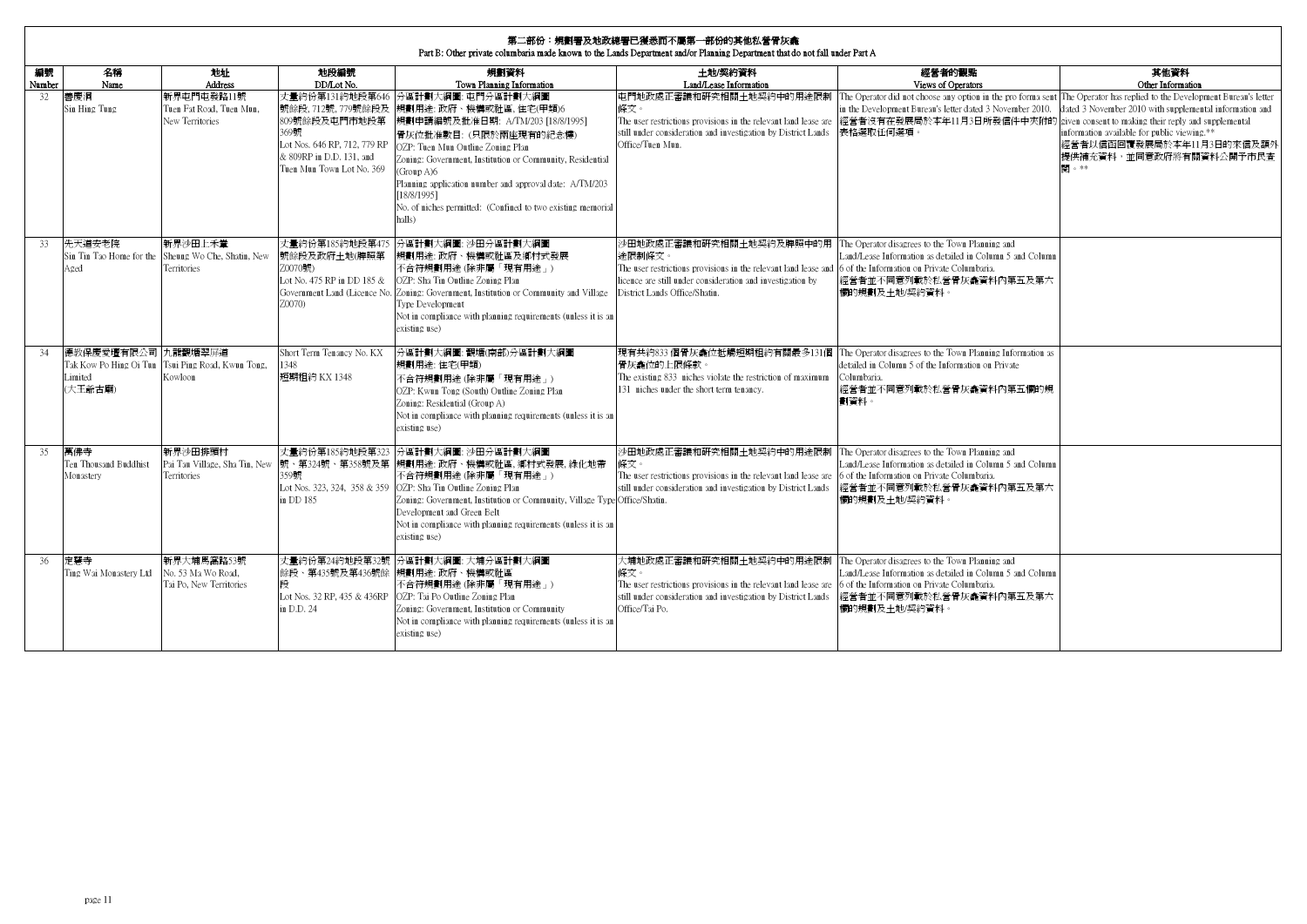|                 | <b>第二部份:規劃署及地政總署已獲悉而不屬第一部份的其他私營骨灰龕</b><br>Part B: Other private columbaria made known to the Lands Department and/or Planning Department that do not fall under Part A |                                                                    |                                                                                                                                                                                                                                                                                                                                                                                                                                                                                                                                                        |                                                                                                                                                                                                                                                                                                                                                                                                                                                                                                                 |                                                                                                                                                                                        |                                                                                                                                                                                                                                                               |                                                                                                                                                                                        |  |  |  |  |
|-----------------|------------------------------------------------------------------------------------------------------------------------------------------------------------------------|--------------------------------------------------------------------|--------------------------------------------------------------------------------------------------------------------------------------------------------------------------------------------------------------------------------------------------------------------------------------------------------------------------------------------------------------------------------------------------------------------------------------------------------------------------------------------------------------------------------------------------------|-----------------------------------------------------------------------------------------------------------------------------------------------------------------------------------------------------------------------------------------------------------------------------------------------------------------------------------------------------------------------------------------------------------------------------------------------------------------------------------------------------------------|----------------------------------------------------------------------------------------------------------------------------------------------------------------------------------------|---------------------------------------------------------------------------------------------------------------------------------------------------------------------------------------------------------------------------------------------------------------|----------------------------------------------------------------------------------------------------------------------------------------------------------------------------------------|--|--|--|--|
| 編號<br>Number    | 名稱<br>Name                                                                                                                                                             | 地址<br>Address                                                      | 地段編號<br>DD/Lot No.                                                                                                                                                                                                                                                                                                                                                                                                                                                                                                                                     | 規劃資料<br>Town Planning Information                                                                                                                                                                                                                                                                                                                                                                                                                                                                               | 土地/契約資料<br>Land/Lease Information                                                                                                                                                      | 經營者的觀點<br>Views of Operators                                                                                                                                                                                                                                  | 其他資料<br>Other Information                                                                                                                                                              |  |  |  |  |
| 37              | 庭園(明月山)<br>Ting Yuen (The Shrine)                                                                                                                                      | 新界元朗新田新圍村<br>San Wai Tsuen, San Tin,<br>Yuen Long, New Territories | 丈量約份第104約地段第<br>2049 號(部份), 2055號餘段<br>(部份), 2057號A分段 (部份),<br>2057號B 分段餘段(部<br>份),2058號(部份), 2059號,<br>2060號(部份), 2062號(部份),<br>2063號(部份), 2065號(部份),<br>2066號(部份),2072號(部份),<br>2073號(部份), 2076號(部份),<br>2077號(部份), 2078號(部份),<br>2079號(部份) and 2080號(部<br>(Part), 2057 sA (Part), 2057 sB unauthorised development<br>RP (Part), 2058 (Part), 2059,<br>2060 (Part), 2062 (Part), 2063<br>(Part), 2065 (Part), 2066 (Part),<br>2072 (Part), 2073 (Part), 2076<br>(Part), 2077 (Part), 2078 (Part),<br>2079 (Part) and 2080 (Part) all<br>in D.D. 104 | 分區計劃大綱圖: 牛潭尾分區計劃大綱圖<br>規劃用途: 鄉村式發展<br>不合符規劃用途 (除非屬「現有用途」)<br>在發展審批地區圖涵蓋範圍內<br>規劃監督於2010年10月22日發出強制執行通知書,要<br>求有關人士中止違例發展<br>OZP: Ngau Tam Mei Outline Zoning Plan<br>Zoning: Village Type Development<br>Not in compliance with planning requirements (unless it is an<br>existing use)<br>Covered by Development Permission Area Plan<br>The Planning Authority served an Enforcement Notice on<br>Lot Nos. 2049 (Part), 2055 RP 22.10.2010 requiring the concerned parties to discontinue the                 | 該地段建有違例構築物。<br>Unauthorised structures are found on the lot.                                                                                                                           | The Operator did not choose any option in the pro forma sent<br>in the Development Bureau's letter dated 3 November 2010.<br>表格選取任何選項。                                                                                                                        | The Operator has replied to the Development Bureau's letter<br>dated 3 November 2010 with supplemental information.*<br>經營者沒有在發展局於本年11月3日所發信件中夾附的 經營者以信函回覆發局於本年11月3日的來信及額外提<br>供補充資料。* |  |  |  |  |
| 38              | 道榮園<br>To Wing Yuen                                                                                                                                                    | 新界沙田排頭村<br>Pai Tau Village, Sha Tin, New<br><b>Territories</b>     | 鼎<br>Lot No. 613 in DD 185                                                                                                                                                                                                                                                                                                                                                                                                                                                                                                                             | 丈量約份第185約地段第613 分區計劃大綱圖: 沙田分區計劃大綱圖<br>規劃用涂: 鄉村式發展<br>不合符規劃用途 (除非屬「現有用途」)<br>OZP: Sha Tin Outline Zoning Plan<br>Zoning: Village Type Development<br>Not in compliance with planning requirements (unless it is an<br>existing use)                                                                                                                                                                                                                                                                              | 根據地契不准許作骨灰龕用途。<br>Columbarium use is not permitted under the lease.                                                                                                                    | The Operator disagrees to the Land/Lease Information as<br>detailed in Column 6 of the Information on Private<br>Columbaria.<br>經營者並不同意列載於私營骨灰龕資料內第六欄的土 供補充資料。*<br>地/契約資料。                                                                                    | The Operator has replied to the Development Bureau's letter<br>dated 3 November 2010 with supplemental information.*<br>經營者以信函回覆發局於本年11月3日的來信及額外提                                      |  |  |  |  |
| 39              | 紫雲仙苑<br>Tsi Wan See Yuen                                                                                                                                               | 新界元朗流浮山<br>Lau Fau Shan, Yuen Long,<br>New Territories             | 丈量約份第129約地段第<br>1760號A分段、第1760號B<br>分段、第1965號、第1966號<br>A分段、第1966號餘段、第<br>1968號、第1969號、第1970<br>號、第1973號、第1974號及 有關人十中止違例發展。<br>第1975號餘段<br>Lot Nos. 1760 S.A. 1760 S.B.<br>1969, 1970, 1973, 1974 and<br>1975 RP in DD 129                                                                                                                                                                                                                                                                                                                            | 分區計劃大綱圖: 流浮山及尖鼻咀分區計劃大綱圖<br>規劃用涂: 康樂<br>不合符規劃用途 (除非屬「現有用途」)<br>在發展審批地區圖涵蓋範圍下<br>規劃監督於2010年7月23日發出強制執行通知書,要求<br>OZP: Lau Fau Shan and Tsim Bei Tsui Outline Zoning Plan<br>Zoning: Recreation<br>1965, 1966S.A, 1966 RP, 1968, Not in compliance with planning requirements (unless it is an<br>existing use)<br>Covered by Development Permission Area Plan<br>The Planning Authority served an Enforcement Notice on<br>23.7.2010 requiring the concerned party to discontinue the<br>unauthorised development. | 根據地契不准許作骨灰龕用涂。<br>Columbarium use is not permitted under the lease.                                                                                                                    | The Operator agrees to the Town Planning and Lease<br>Information as detailed in Column 5 and Column 6 of the<br>Information on Private Columbaria.<br>經營者同意列載於私營骨灰龕資料內第五及第六欄的<br>規劃及十地契約資料。                                                                  |                                                                                                                                                                                        |  |  |  |  |
| 40 <sup>°</sup> | 青山寺<br>Tsing Shan Monastery                                                                                                                                            | 新界市門青山<br>Castle Peak, Tuen Mun, New<br><b>Cerritories</b>         | 丈量約份第131約地段第417,<br>418, 440, 484, 559, 564, 565,<br>604, 628, 718, 719 及729號<br>Lot Nos. 417, 418, 440, 484,<br>559, 564, 565, 604, 628, 718,<br>719 & 729 in D.D. 131                                                                                                                                                                                                                                                                                                                                                                                | 分區計劃大綱圖: 屯門分區計劃大綱圖<br>規劃用涂: 綠化地帶<br>不合符規劃用途 (除非屬「現有用途」)<br>OZP: Tuen Mun Outline Zoning Plan<br>Zoning: Green Belt<br>Not in compliance with planning requirements (unless it is<br>an existing use)                                                                                                                                                                                                                                                                                                            | 屯門地政處正審議和研究相關土地契約中的用途限制<br>條文。<br>The user restrictions provisions in the relevant land lease are<br>still under consideration and investigation by District Lands<br>Office/Tuen Mun. | The Operator disagrees to the Town Planning and<br>Land/Lease Information as detailed in Column 5 and Column dated 3 November 2010 with supplemental information.*<br>6 of the Information on Private Columbaria.<br>經營者並不同意列載於私營骨灰龕資料內第五及第六<br>欄的規劃及十地/契約資料。 | The Operator has replied to the Development Bureau's letter<br>經營者以信函回覆發局於本年11月3日的來信及額外提<br>供補充資料。*                                                                                    |  |  |  |  |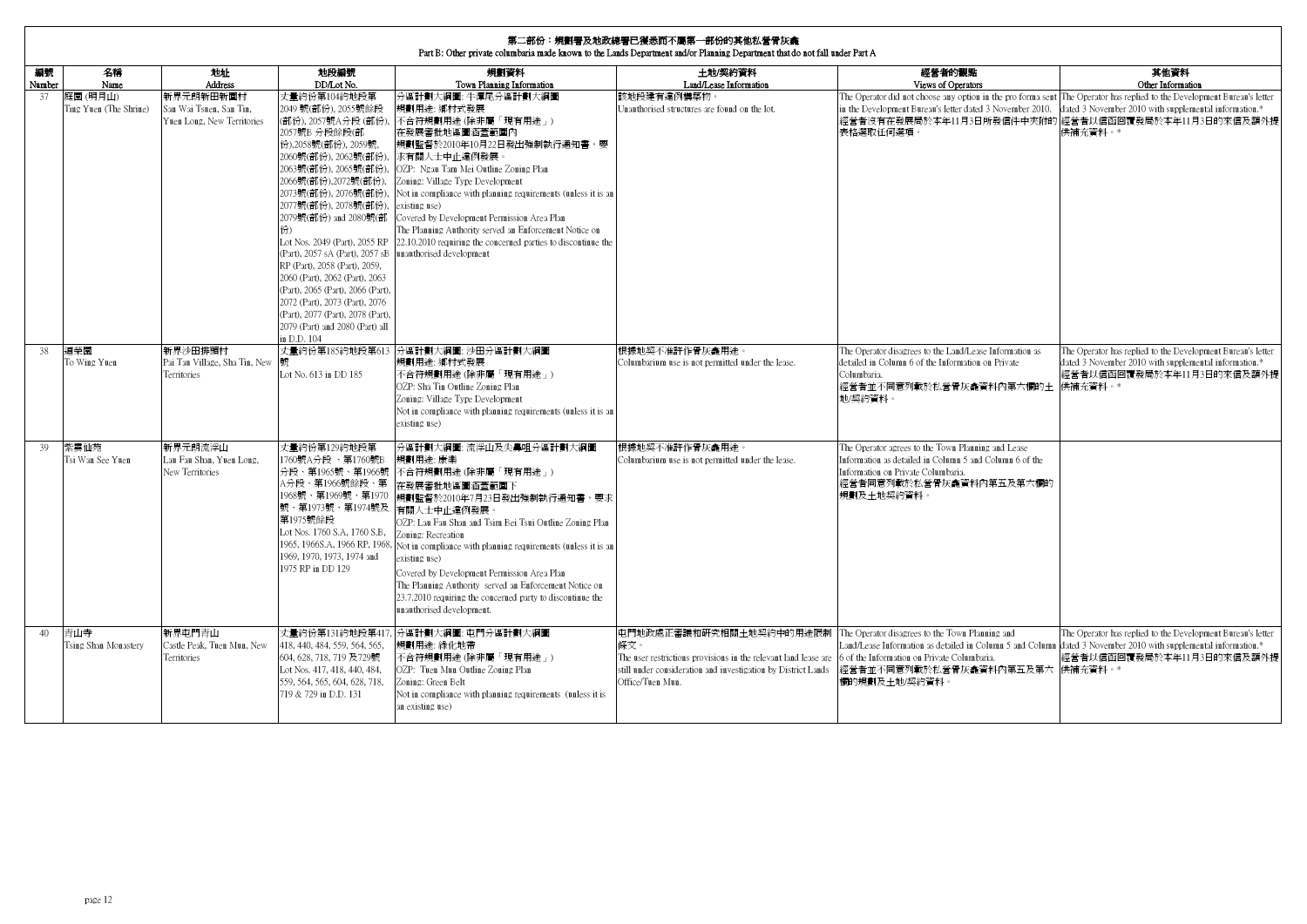| 第二部份:規劃署及地政總署已獲悉而不屬第一部份的其他私營骨灰龕<br>Part B: Other private columbaria made known to the Lands Department and/or Planning Department that do not fall under Part A |                                             |                                                                                                      |                                                                                                                                                                                                                                                                                                                                        |                                                                                                                                                                                                                                                                                                                                                                                                                                                                                                                                                                                           |                                                                                                                                                                                                                                                                                                                                    |                                                                                                                                                                                                                                                                 |                                                                                                                                                                                                                                     |  |  |  |
|-----------------------------------------------------------------------------------------------------------------------------------------------------------------|---------------------------------------------|------------------------------------------------------------------------------------------------------|----------------------------------------------------------------------------------------------------------------------------------------------------------------------------------------------------------------------------------------------------------------------------------------------------------------------------------------|-------------------------------------------------------------------------------------------------------------------------------------------------------------------------------------------------------------------------------------------------------------------------------------------------------------------------------------------------------------------------------------------------------------------------------------------------------------------------------------------------------------------------------------------------------------------------------------------|------------------------------------------------------------------------------------------------------------------------------------------------------------------------------------------------------------------------------------------------------------------------------------------------------------------------------------|-----------------------------------------------------------------------------------------------------------------------------------------------------------------------------------------------------------------------------------------------------------------|-------------------------------------------------------------------------------------------------------------------------------------------------------------------------------------------------------------------------------------|--|--|--|
| 編號<br>Number                                                                                                                                                    | 名稱<br>Name                                  | 地址<br>Address                                                                                        | 地段編號<br>DD/Lot No.                                                                                                                                                                                                                                                                                                                     | 規劃資料<br>Town Planning Information                                                                                                                                                                                                                                                                                                                                                                                                                                                                                                                                                         | 土地/契約資料<br>Land/Lease Information                                                                                                                                                                                                                                                                                                  | 經營者的觀點<br>Views of Operators                                                                                                                                                                                                                                    | 其他畜料<br>Other Information                                                                                                                                                                                                           |  |  |  |
| 41                                                                                                                                                              | 紫竹林觀音堂<br>Tong                              | 新界元朗十八鄉南坑村<br>Tsu Chuk Lam Koon Yam Nam Hung Tsuen, Shap Pat<br>Heung,<br>Yuen Long, New Territories | 號A分段第2小分段<br>Lot No. 736 S.A ss.2 in D.D.                                                                                                                                                                                                                                                                                              | 丈量約份第118約地段第736 分區計劃大綱圖: 大棠分區計劃大綱圖<br>規劃用涂: 農業<br>不合符規劃用途 (除非屬「現有用途」)<br>在發展審批地區圖涵蓋範圍<br>規劃監督於2010年8月24日發出強制執行通知書,要<br>求有關人士中止違例發展<br>OZP: Tai Tong Outline Zoning Plan<br>Zoning: Agriculture<br>Not in compliance with planning requirements (unless it is an<br>existing use)<br>Covered by Development Permission Area Plan<br>The Planning Authority served an Enforcement Notice on<br>24.8.2010 requiring the concerned parties to discontinue the<br>unauthorised development.                                                                                                    | 該地段建有違例構築物。<br>Jnauthorised structures are found on the lot.                                                                                                                                                                                                                                                                       | The mail sent to the Operator has been returned to the<br>Government.<br>政府發給經營者的郵件被退回。                                                                                                                                                                         |                                                                                                                                                                                                                                     |  |  |  |
| 42.                                                                                                                                                             | 通善壇安老院<br>Tung Sin Tan Home for<br>the Aged | 新界西貢大涌口<br>Tai Chung Hau, Sai Kung, New<br>Territories                                               | 丈量約份第217約地段第<br>1119號<br>Lot No. 1119 in DD 217                                                                                                                                                                                                                                                                                        | 分區計劃大綱圖: 北港及沙角尾分區計劃大綱圖<br>規劃用途: 政府、機構或社區<br>現有用涂(只限於有關建築物的地下下層)<br>OZP: Pak Kong and Sha Kok Mei Outline Zoning Plan<br>Zoning: Government, Institution or Community<br>Existing use (Confined to the lower ground floor of the<br>subject building)                                                                                                                                                                                                                                                                                                                                      | 限據地契不准許作骨灰龕用途 ; 業權人已遞交短期豁<br>免書的申請將現時骨灰龕的用途規範化。<br>Columbarium use is not permitted under the lease: an<br>application for a temporary waiver to regularise the existing<br>olumbarium use has been applied for by the owner.                                                                                                      | The Operator disagrees to the Town Planning and<br>Land/Lease Information as detailed in Column 5 and Column<br>6 of the Information on Private Columbaria.<br>經營者並不同意列載於私營骨灰龕資料內第五及第六<br>關的規劃及土地/契約資料。                                                         |                                                                                                                                                                                                                                     |  |  |  |
| 43                                                                                                                                                              | 雲浮仙觀<br>Wan Fau Sin Koon                    | 新界元朗流浮山深灣路<br>Deep Bay Road, Lau Fau Shan,<br>Yuen Long, New Territories                             | 丈量約份第129約地段第<br>1857至1859號及短期租約<br>1345號<br>Lot Nos. 1857 to 1859 in DD<br>129 and Short Term Tenancy<br>No. 1345                                                                                                                                                                                                                      | 分區計劃大綱圖: 流浮山及尖鼻咀分區計劃大綱圖<br>規劃用涂: 政府、機構或社區<br>規劃申請編號及批准日期:<br>A/YL-LFS/54 [3/8/2001]<br>A/YL-LFS/77 [21/12/2001]<br>Z/YL-LFS/P003 [12/4/1996]<br>骨灰位批准數目: 2000<br>上述規劃申請外,另有2 900龕位獲確認為「現有用<br>途」。<br>OZP: Lau Fau Shan and Tsim Bei Tsui Outline Zoning Plan<br>Zoning: Government, Institution or Community<br>Planning application number and approval date:<br>A/YL-LFS/54 [3/8/2001]<br>A/YL-LFS/77 [21/12/2001]<br>Z/YL-LFS/P003 [12/4/1996]<br>No. of niches permitted: 2000<br>Other than the above planning applications, there are 2 900<br>niches recognised as "Existing Use". | 可提供不多於2 998個骨灰龕位;業權人已遞交申請更<br>改相關短期豁免書及短期租約的條款,以落實城市規<br>劃委員會批核的骨灰龕位數目。<br>No more than 2 998 niches may be provided at the site; an<br>application for modification of the Short Term Waiver and<br>Short Term Tenancy to permit the number of niches approved<br>by the Town Planning Board has been applied for by the<br>wner. | The Operator disagrees to the Town Planning and<br>Land/Lease Information as detailed in Column 5 and Column dated 3 November 2010 with supplemental information and<br>6 of the Information on Private Columbaria.<br>經營者並不同意列載於私營骨灰龕資料內第五及第六<br>欄的規劃及十地/契約資料。 | The Operator has replied to the Development Bureau's letter<br>given consent to making their reply and supplemental<br>information available for public viewing.**<br>經營者以信函回覆發展局於本年11月3日的來信及額外<br>提供補充資料,並同意政府將有關資料公開予市民查<br>閉 。** |  |  |  |
| 44                                                                                                                                                              | 雲泉仙館<br>Wun Chuen Sin Kwoon                 | 新界粉嶺打鼓嶺坪輋<br>Ping Che, Ta Kwu Ling,<br>Fanling, New Territories                                      | 丈量約份第77約地段第1627<br>A分段、第8號餘段、 第10<br>號、第11號 A分段、第11<br>號 B分段、 第15號、 第16<br>號 B分段第一小分段、第16 申請的骨灰位數目: 6 072<br>量約份第79約地段第6號、<br>的政府土地<br>Lot Nos. 1627, 5, 6, 8 s.A, 8<br>RP, 10, 11 s.A, 11 s.B, 15, 16<br>s.B. s.s.1, 16 s.B. RP & 17 in<br>DD77, Lot Nos. 6, 7 & 11 in<br>DD 79, Lot No. 1317 in DD 82<br>& adjoining Government Land | 分區計劃大綱圖: 坪輋及打鼓嶺分區計劃大綱圖<br>號、第5號、第 6號、 第8 號 規劃用途: 政府、機構或社區(1)<br>骨灰位批准數目: 6776<br>規劃申請處理中<br>規劃申請編號及申請日期:: A/NE-TKL/331[10/11/2009]<br>號 B分段 餘段 及 第17號, 丈 OZP: Ping Che and Ta Kwu Ling Outline Zoning Plan<br>Zoning: Government, Institution or Community (1)<br>第7號 及第11號, 丈量約份 No. of niches permitted: 6776<br>第82約地段第1317號 及毗連 Planning application being processed.<br>Planning application number and application date: A/NE-<br>TKL/331 [10/11/2009]<br>No. of niches under application: 6072                                                                                     | 根據地契不准許作骨灰龕用途;業權人已遞交土地交<br>換的申請將現時骨灰龕的用途規範化。<br>Columbarium use is not permitted under the lease; an<br>application for a land exchange to regularise the existing<br>columbarium use has been applied for by the owner.                                                                                                           | The Operator agrees to the Town Planning and Lease<br>Information as detailed in Column 5 and Column 6 of the<br>Information on Private Columbaria.<br>經營者同意列載於私營骨灰龕資料內第五及第六欄的<br>規劃及土地契約資料。                                                                    |                                                                                                                                                                                                                                     |  |  |  |

 $\mathbf{I}$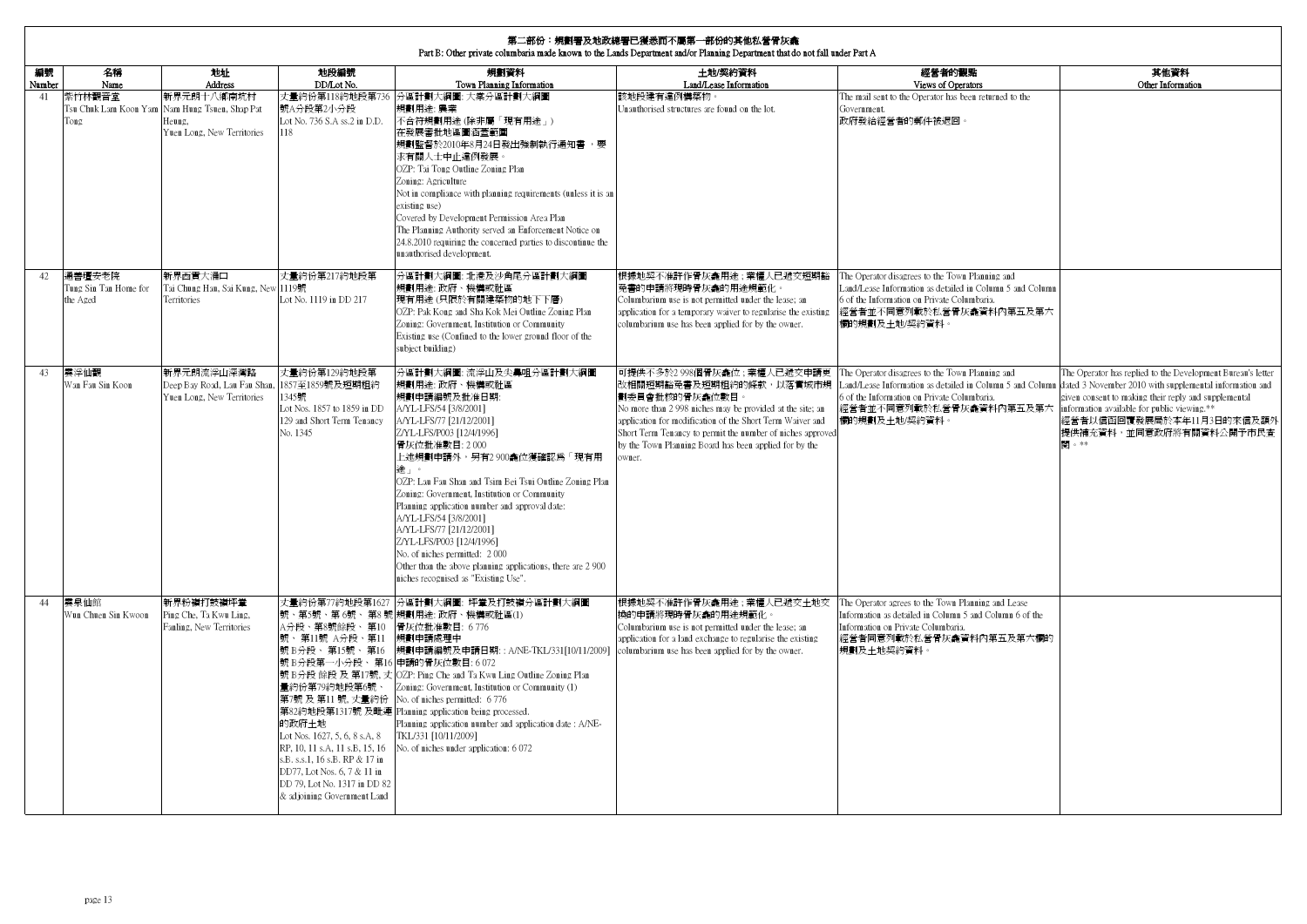| 第二部份:規劃署及地政總署已獲悉而不屬第一部份的其他私營骨灰龕<br>Part B: Other private columbaria made known to the Lands Department and/or Planning Department that do not fall under Part A |                                                 |                                                                                                            |                                                                            |                                                                                                                                                                                                                                                                                  |                                                                                                                                                                                                                                                     |                                                                                                                                                                                                                                                      |                                                                                                                                                                                                                                                |  |  |  |  |
|-----------------------------------------------------------------------------------------------------------------------------------------------------------------|-------------------------------------------------|------------------------------------------------------------------------------------------------------------|----------------------------------------------------------------------------|----------------------------------------------------------------------------------------------------------------------------------------------------------------------------------------------------------------------------------------------------------------------------------|-----------------------------------------------------------------------------------------------------------------------------------------------------------------------------------------------------------------------------------------------------|------------------------------------------------------------------------------------------------------------------------------------------------------------------------------------------------------------------------------------------------------|------------------------------------------------------------------------------------------------------------------------------------------------------------------------------------------------------------------------------------------------|--|--|--|--|
| 編號<br>Number                                                                                                                                                    | 名稱<br>Name                                      | 梅址<br>Address                                                                                              | 地段編號<br>DD/Lot No.                                                         | 規劃資料<br>Town Planning Information                                                                                                                                                                                                                                                | 土地/契約資料<br>Land/Lease Information                                                                                                                                                                                                                   | 經營者的觀點<br>Views of Operators                                                                                                                                                                                                                         | 其他資料<br>Other Information                                                                                                                                                                                                                      |  |  |  |  |
| 45                                                                                                                                                              | 二孝宗祠<br>Yan Hau Chung Tze                       | 新界沙田火炭禾寮坑路禾寮 丈量約份第176約地段第35<br>坑村7-10號<br>7-10 Wo Liu Hang Village, Wo 624號、第676號及第699號<br>New Territories | 號、第36號、第38A號、第<br>and 699 in DD 176                                        | 分區計劃大綱圖: 沙田分區計劃大綱圖<br>規劃用途: 鄉村式發展<br>不合符規劃用途 (除非屬「現有用途」)<br>Liu Hang Road, Fo Tan, Shatin, Lot Nos. 35, 36, 38A, 624, 676 OZP: Sha Tin Outline Zoning Plan<br>Zoning: Village Type Development<br>Not in compliance with planning requirements (unless it is an<br>existing use) | 沙田地政處正審議和研究相關土地契約中的用涂限制<br>條文。<br>The user restrictions provisions in the relevant land lease are<br>still under consideration and investigation by District Lands<br>Office/Shatin.                                                                | The Operator disagrees to the Town Planning and<br>Land/Lease Information as detailed in Column 5 and Column<br>6 of the Information on Private Columbaria.<br>經營者並不同意列載於私營骨灰龕資料內第五及第六  information available for public viewing.**<br>欄的規劃及土地/契約資料。 | The Operator has replied to the Development Bureau's letter<br>dated 3 November 2010 with supplemental information and<br>given consent to making their reply and supplemental<br>經營者以信函回覆發展局於本年11月3日的來信及額外<br>提供補充資料,並同意政府將有關資料公開予市民查<br>閉。** |  |  |  |  |
| 46                                                                                                                                                              | 延慶寺<br>Yin Hing Monastery                       | 新界大嶼山羌山<br>Keung Shan, Lantau Island,<br>New Territories                                                   | 大嶼山丈量約份第310約地<br>段第395號<br>Lot No.395 in DD 310, Lantau                    | 不包括在法定圖則內<br>Not covered by statutory plans                                                                                                                                                                                                                                      | 離島地政處正審議和研究相關土地契約中的用途限制<br>條文。<br>The user restrictions provisions in the relevant land lease are 6 of the Information on Private Columbaria.<br>still under consideration and investigation by District Lands<br>Office/Islands.                   | The Operator disagrees to the Town Planning and<br>Land/Lease Information as detailed in Column 5 and Column<br>經營者並不同意列載於私營骨灰龕資料內第五及第六 information available for public viewing.**<br>欄的規劃及土地/契約資料。                                                 | The Operator has replied to the Development Bureau's letter<br>dated 3 November 2010 with supplemental information and<br>given consent to making their reply and supplemental<br>經營者以信函回覆發展局於本年11月3日的來信及額外<br>提供補充資料,並同意政府將有關資料公開予市民查<br>閣。** |  |  |  |  |
| 47                                                                                                                                                              | 遠福園<br>Yuen Fuk Yuen                            | 新界大埔馬屎洲水芒田<br>Shui Mong Tin, Ma Shi Chau,<br>Tai Po. New Territories                                       | 丈量約份第27約地段第79號<br>及第96號<br>Lot Nos. 79 and 96 in DD 27                     | 不包括在法定圖則內<br>Not covered by statutory plans                                                                                                                                                                                                                                      | 根據地契不准許作骨灰龕用涂;業權人已遞交契約修<br>訂/十地交換的申請將現時骨灰龕的用涂規範化。<br>Columbarium use is not permitted under the lease; an<br>application for a lease modification/land exchange to<br>regularise the existing columbarium use has been applied for<br>by the owner. | The Government has not received the Operator's views by the<br>deadline.<br>政府未有在限期前收到經營者的觀點。                                                                                                                                                        |                                                                                                                                                                                                                                                |  |  |  |  |
| 48                                                                                                                                                              | 佛教證覺精舍(證覺園)                                     | 新界沙田排頭村101號<br>(No known English name) No. 101, Pai Tau Village,<br>Sha Tin, New Territories               | 丈量約份第185約地段第326<br>號、第375號及第376號<br>Lot Nos. 326, 375 & 376 in<br>D.D. 185 | 分區計劃大綱圖: 沙田分區計劃大綱圖<br>規劃用涂: 鄉村式發展<br>不合符規劃用涂 (除非屬「現有用涂」)<br>OZP: Sha Tin Outline Zoning Plan<br>Zoning: Village Type Development<br>Not in compliance with planning requirements (unless it is an<br>existing use)                                                               | 沙田地政處正審議和研究相關十地契約中的用涂限制<br>條文。<br>The user restrictions provisions in the relevant land lease are<br>still under consideration and investigation by District Lands<br>Office/Shatin.                                                                | The Government has not received the Operator's views by the<br>deadline.<br>政府未有在限期前收到經營者的觀點。                                                                                                                                                        |                                                                                                                                                                                                                                                |  |  |  |  |
| 49                                                                                                                                                              | 長霞淨院<br>(No known English name) Kam Shan,       | 新界大埔錦山<br>Tai Po. New Territories                                                                          | 丈量約份第6約地段第1087<br>及1130號<br>Lot Nos. 1087 & 1130 in D.D.                   | 分區計劃大綱圖:大埔分區計劃大綱圖<br>規劃用涂: 鄉村式發展<br>不合符規劃用涂 (除非屬「現有用涂」)<br>OZP: Tai Po Outline Zoning Plan<br>Zoning: Village Type Development<br>Not in compliance with planning requirements (unless it is an<br>existing use)                                                                 | 根據地契不准許作骨灰龕用涂。<br>Columbarium use is not permitted under the lease.                                                                                                                                                                                 | The Operator disagrees to the Town Planning and<br>Land/Lease Information as detailed in Column 5 and Column<br>6 of the Information on Private Columbaria.<br>經營者並不同意列載於私營骨灰龕資料內第五及第六<br>欄的規劃及土地/契約資料。                                              |                                                                                                                                                                                                                                                |  |  |  |  |
| 50                                                                                                                                                              | 德和道堂<br>(No known English name) Wong Kong Shan, | 新界粉嶺黃崗山<br>Fanling, New Territories                                                                        | 政府十地上的登記寮屋<br>A surveyed structure on<br>Government Land                   | 分區計劃大綱圖:粉嶺/上水分區計劃大綱圖<br>規劃用途: 綠化地帶<br>不合符規劃用途 (除非屬「現有用途」)<br>OZP: Fanling/Sheung Shui Outline Zoning Plan<br>Zoning: Green Belt<br>Not in compliance with planning requirements (unless it is an<br>existing use)                                                                | 不准許作骨灰龕用涂。<br>Columbarium use is not permitted.                                                                                                                                                                                                     | The Operator disagrees to the Town Planning and<br>Land/Lease Information as detailed in Column 5 and Column<br>6 of the Information on Private Columbaria.<br>經營者並不同意列載於私營骨灰龕資料內第五及第六<br>欄的規劃及+地/契約資料。                                              |                                                                                                                                                                                                                                                |  |  |  |  |

 $\mathbf{r}$